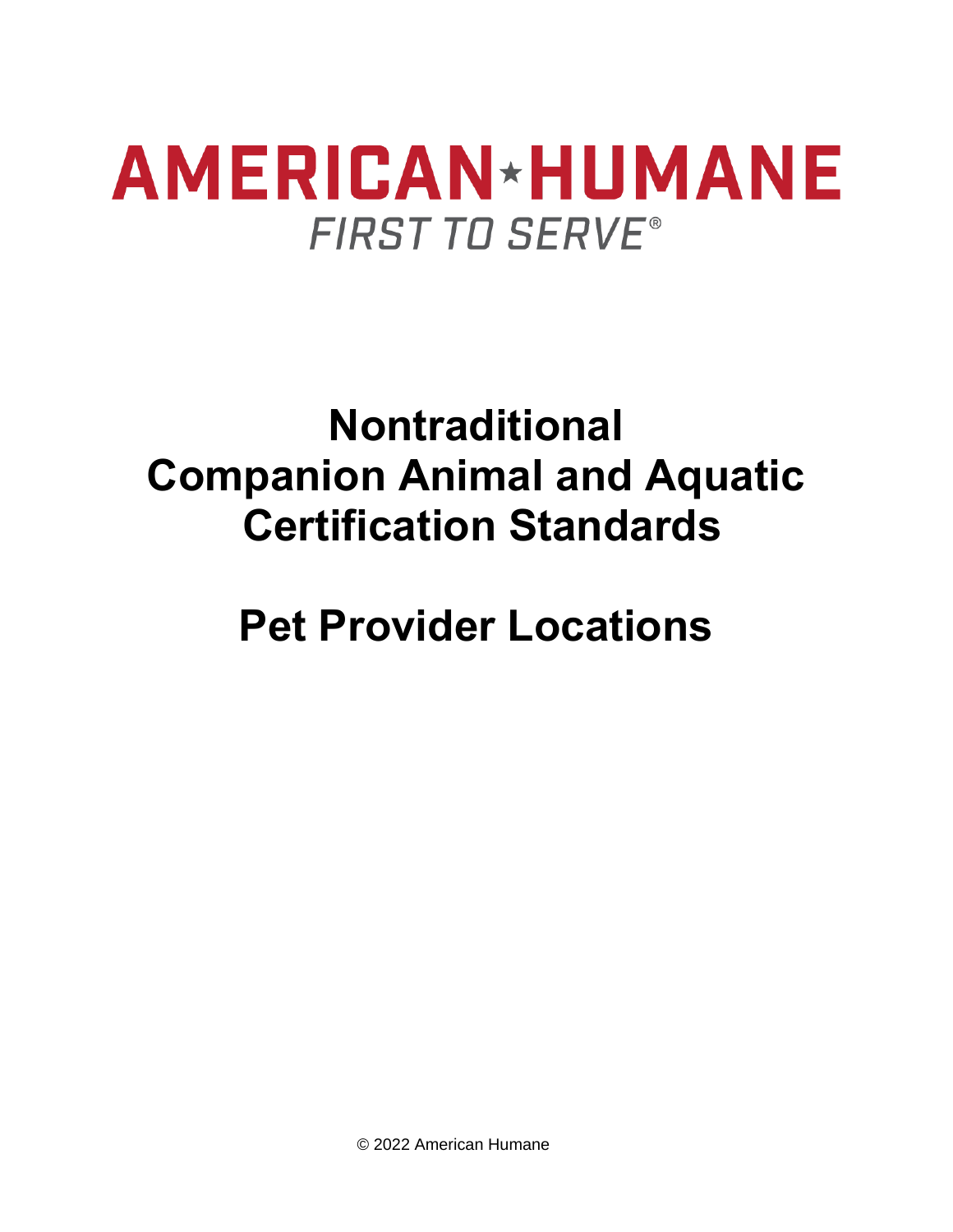### **Table of Contents**

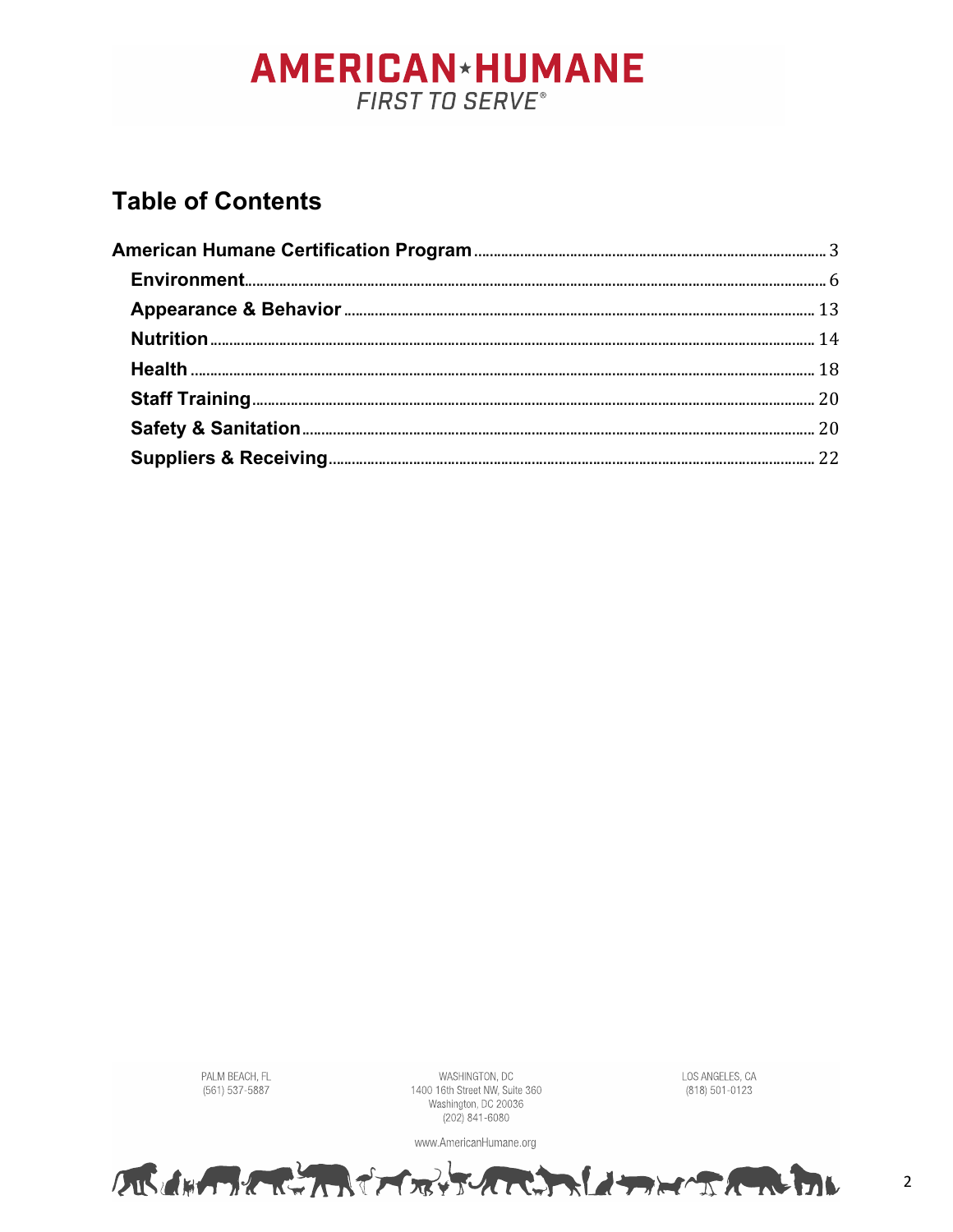### **American Humane Certification Program**

<span id="page-2-0"></span>As the nation's voice for the protection of animals, American Humane reaches millions of people daily via groundbreaking research, education, training, and services that span a wide network of organizations, agencies and businesses. From its beginning, the historic American Humane has been at the forefront of every major advancement in protecting animals from abuse and neglect as well as promoting the human-animal bond.

#### **American Humane Nontraditional Companion Animal and Aquatic Certification Program**

American Humane's Certification program audit is focused on assessing the condition, wellbeing, and welfare of small mammals, birds, reptiles, amphibians, invertebrates and aquatic life at pet provider locations. On-site audit questions focus on housing/enclosures, veterinary care, behavior, nutrition and safety. Core principles set the stage for a set of detailed questions aimed at confirming that the animals are not only in good condition physically but have overall good welfare.

#### **Core Principles**

These principles represent criteria that are essential as indicative of an animal's welfare. They are animal-centric with the goal of confirming that good welfare and humane treatment of all nontraditional companion animals and aquatics is provided at a facility. These core criteria must be satisfactorily addressed in order to pass the certification audit. They underlie the entire audit and are not simply assessed once at the start of an audit but can be reviewed at any time during an audit.

The following core principles must be satisfied in order to pass the audit. Failure of these nonnegotiable requirements will result in failure of the audit.

#### **1) No Animal Abuse**

No observations of willful acts or unintentional signs of abuse or neglect by any person at the pet provider location are acceptable. Observation of such acts will automatically result in failure of the audit.

Animal Abuse ☐ PASS ☐ FAIL

#### **2) Appropriate Veterinary Care Plan**

The audit will identify whether a facility has a relationship and plan in effect regarding sick/injured animals with a qualified and licensed veterinarian. Review of the plan (if a physical document exists) and discussion with staff that such a plan exists is required. Failure to

Approved Plan ☐ PASS ☐ FAIL

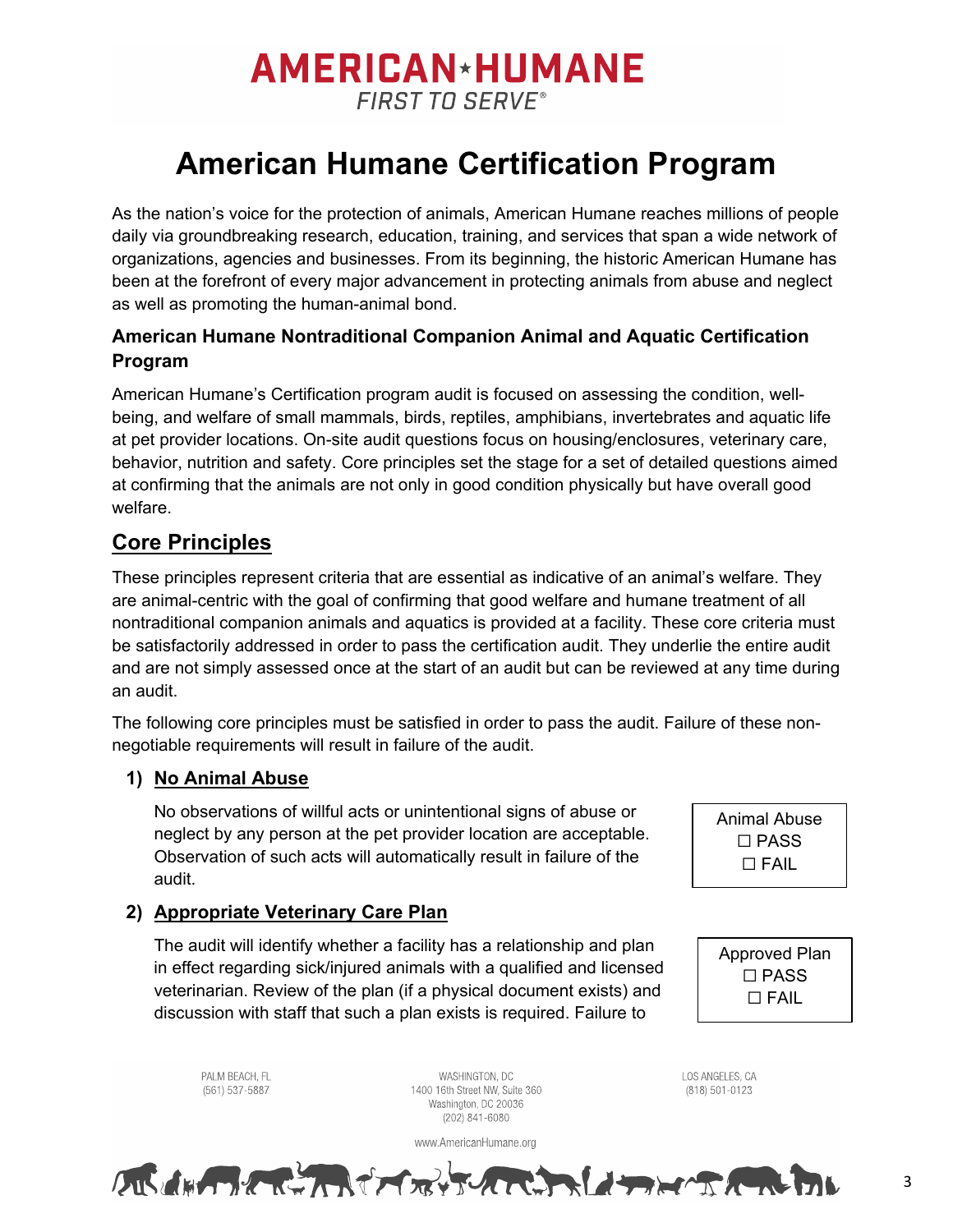provide confirmation of a veterinary care plan will result in failure of the audit.

#### **3) Staff Conduct that Promotes Animal Welfare**

Staff/Leader on duty must be aware of the facility's protocols and procedures as well as conduct themselves in a manner that promotes animal welfare.

Staff Conduct ☐ PASS ☐ FAIL

Failure to do so, or observations of blatant abuse (see #1 above) will result in failure of the audit.

#### **Scoring Metrics**

Welfare indicators for the American Humane Certification audit are presented generally with respect to direct and indirect information. Direct information includes aspects of welfare that are observable for the animals being assessed by an auditor while indirect information includes information obtained from staff (e.g., maintenance, feeding procedures, isolation area/procedures).

In addition to the three pass/fail core principles, items related to housing/environment, appearance/behavior, nutrition, health/veterinary care and cleaning/sanitation will be reviewed and documented. Records and staff knowledge/training will be reviewed during an on-site assessment.

In order for a pet provider location to pass the American Humane Certification audit, they must satisfactorily meet all items on the audit checklist. This checklist is in addition to the three (3) Pass/Fail core principles. These three pass/fail audit items MUST be addressed satisfactorily in order to pass the audit.

#### Non-Compliance Issues

Any checklist items that do not meet American Humane Standards during an on-site audit will be described in an Audit Summary Report made available within 10 days of completion of the on-site audit.

#### Corrective Action Plan

A Corrective Action Plan must be submitted to American Humane within 14 days of the Audit Summary Report date. The Corrective Action Plan describes the items identified through the audit process and the corrective actions that will be completed by the pet provider location with a proposed timeline and including any supporting documentation (e.g., photos, documents detailing compliance acts, etc.).

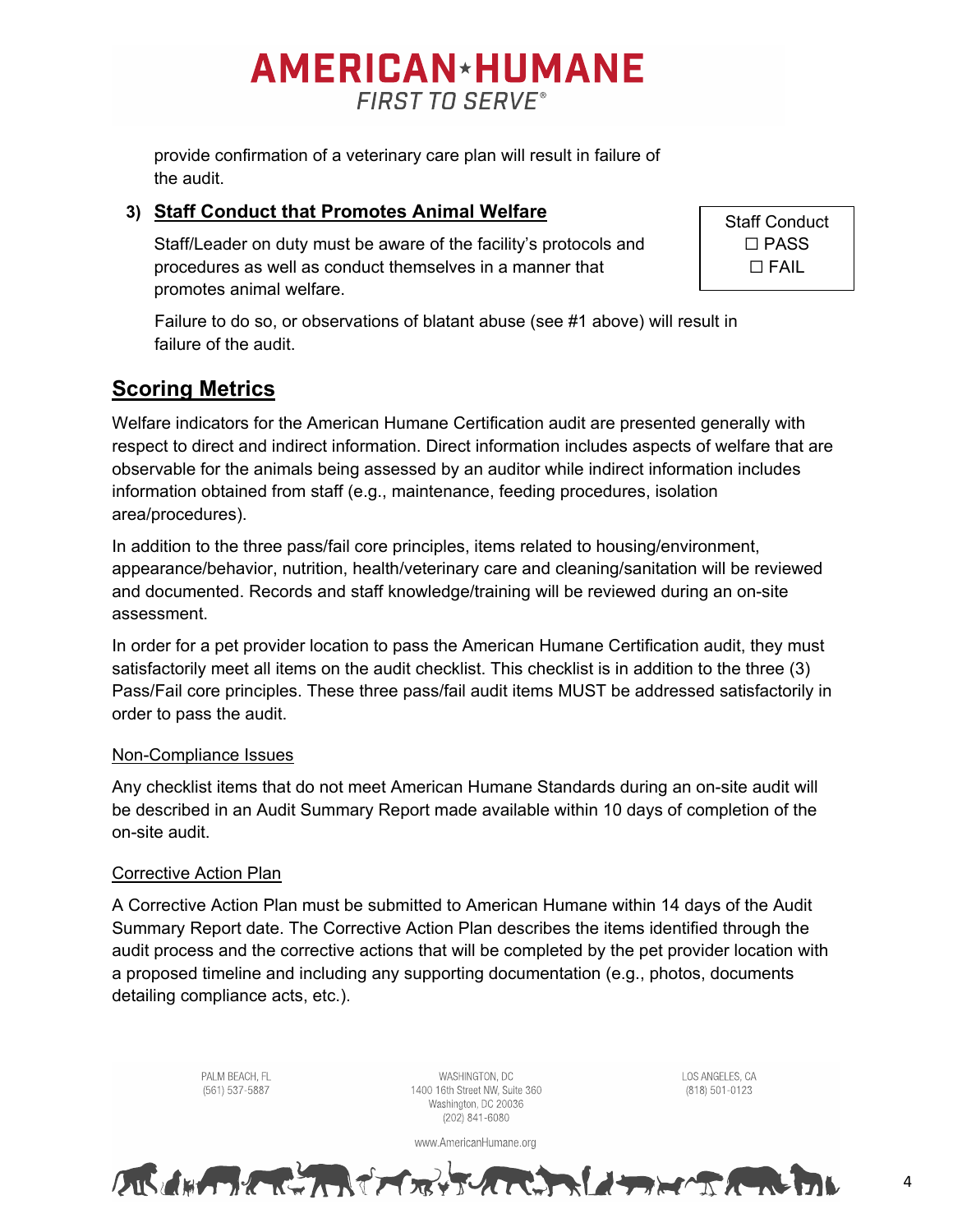#### Corrective Action Completion

PALM BEACH, FL

(561) 537-5887

The Corrective Action is to be completed within the timeline that was outlined in the plan by the pet provider location and approved by American Humane. The pet provider location is subject to a re-audit at the discretion of American Humane after plan completion. Variances are permitted through written submission to American Humane and upon prior written approval. Pet provider locations are encouraged to report their progress on corrective actions throughout the correction period.

\*\*\*Pet provider locations that complete the audit with good animal welfare in the American Humane Certification program are expected to maintain high welfare standards throughout the term of certification. If it is determined after an audit that a pet provider location in the American Humane Certified™ program has fallen out of compliance, that pet provider location must verify correction of the non-conformances and complete a new audit. **American Humane reserves the right to perform spot checks at any time during the certification period with reasonable notice.**\*\*\*



WASHINGTON, DC

1400 16th Street NW, Suite 360

LOS ANGELES, CA

(818) 501-0123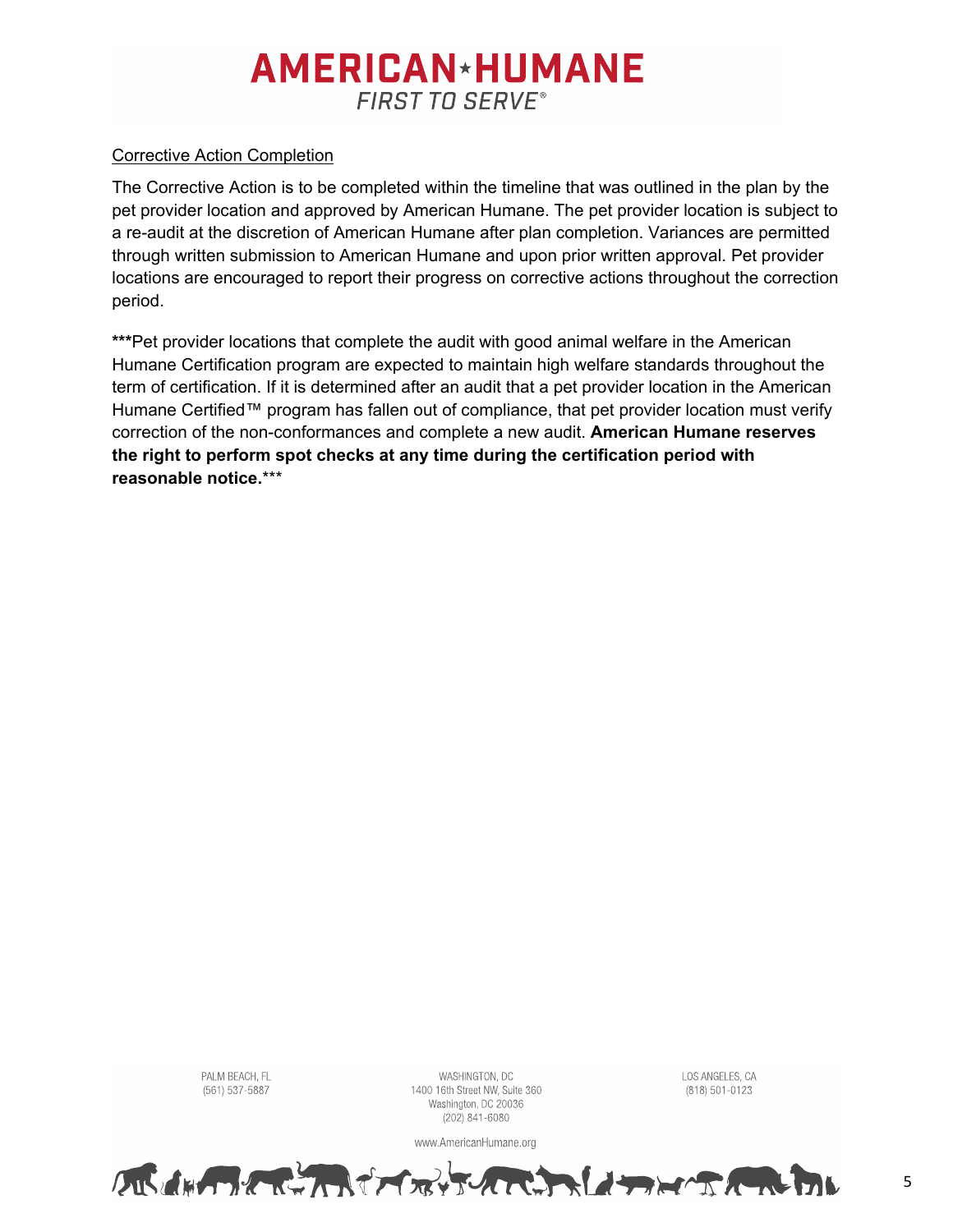### **Nontraditional Companion Animal & Aquatic Standards – Pet Provider Locations**

#### <span id="page-5-0"></span>**Environment**

#### **Housing - General**

- The primary enclosure shall have a label attached, visible to the public, which shall include the species and a description of the animal.
- All animals should be housed under conditions that provide sufficient space as well as supplementary structures and resources required to meet physical, physiologic, and behavioral needs.
- The primary enclosure should provide a secure environment that does not permit animal escape and should be made of durable, nontoxic materials that resist corrosion, withstand the rigors of cleaning and regular handling, and are not detrimental to the health of the animals.
- The enclosure should be designed and manufactured to prevent accidental entrapment of animals or their appendages and should be free of sharp edges or projections that could cause injury to the animals or personnel.
- The enclosure should have smooth, impervious surfaces with minimal ledges, angles, corners, and overlapping surfaces so that accumulation of dirt, debris, and moisture is minimized, and cleaning and disinfecting are not impaired.
- All enclosures should be kept in good repair to prevent escape of or injury to animals, promote physical comfort, and facilitate sanitation and servicing.
- Animals must be housed in appropriate numbers to prevent overcrowding.
	- $\circ$  Animals housed in numbers exceeding American Humane space guidelines must meet all performance standards (e.g. bedding clean, no stress, no disease or behavior issues)
- Socially housed animals should have sufficient space and structural complexity to allow them to escape aggression or hide from other animals in the pair or group.
- Predator species must not be housed within sight of prey species.
	- $\circ$  Predator species must not be housed in a habitat separated by a removable divider even if the divider is opaque.
- Temperature and humidity must be species appropriate and follow American Humane guidelines.
- Facility lighting must be sufficient to allow adequate cleaning and inspections.
- Lighting cycles for areas that have animals should support the animal's (mammals, birds, reptiles and aquatic life) normal circadian rhythm.

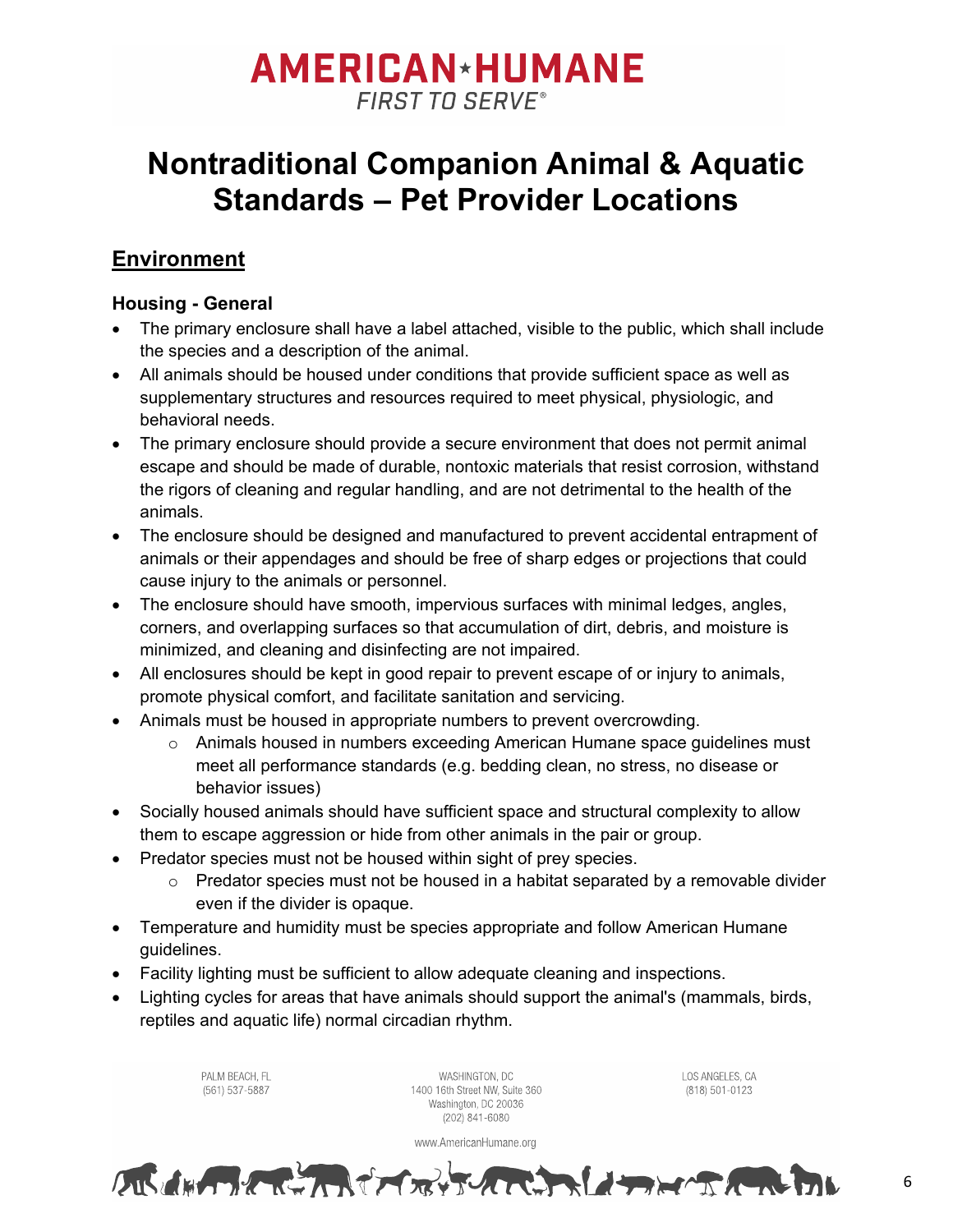- Animal receiving and acclimation protocols should be species-appropriate to reduce the stress associated with introduction into new habitats.
- Animal receiving and acclimation protocols should ensure diseases are not transferred from the new animals into the existing habitats.

#### **Housing – Small Mammal**

- Mammals must be separated by species in enclosures.
- Mammals must be separated by sex in their enclosures
	- $\circ$  This does not apply to animals used for breeding.
- Appropriate enrichment items must be present in each habitat (e.g., exercise wheels, chew toys, huts, nesting material, etc.). Nesting material is suggested for habitats holding male mice.
- Chinchillas should have dust baths offered to them a minimum of once weekly.

#### **Housing – Avian**

- Enclosures should enable birds to spread their wings and turn around while perched without touching the enclosure ceiling, floor or walls with their head, tail or wings.
- To facilitate flight for birds such as canaries and finches, habitats should be of sufficient length (and width) to accommodate airborne movement.
- For socially housed birds, sufficient perch space should be provided to allow the birds to perch communally.
- Birds housed individually should be housed so they can see other birds in the area.
- Favorable perch traits include:
	- o Good grip texture and suitable diameter to ensure secure footing
	- o Flexibility to stimulate balance and exercise
	- o Varying diameter to promote foot health
	- o Chewable for environmental enrichment
	- o Non-slip and not cold (in contrast to metal bars)
	- o Nonabrasive (a single perch designed to safely wear down beaks and nails located at an appropriate location in the habitat is acceptable).
	- o Nontoxic
- Perches must be able to be disinfected or discarded before new groups of birds are introduced.
- There should be a minimum of two separate perches in each enclosure.
- There should be enough perch space to accommodate 20% more birds than are in the enclosure to allow birds to choose appropriate perching sites.
- For general guidance:
	- $\circ$  3" perch length for each bird budgerigar size and smaller
	- o 4" perch length for each cockatiel size bird

PAI M REACH FL (561) 537-5887

WASHINGTON, DC 1400 16th Street NW, Suite 360 Washington, DC 20036 (202) 841-6080

www.AmericanHumane.org

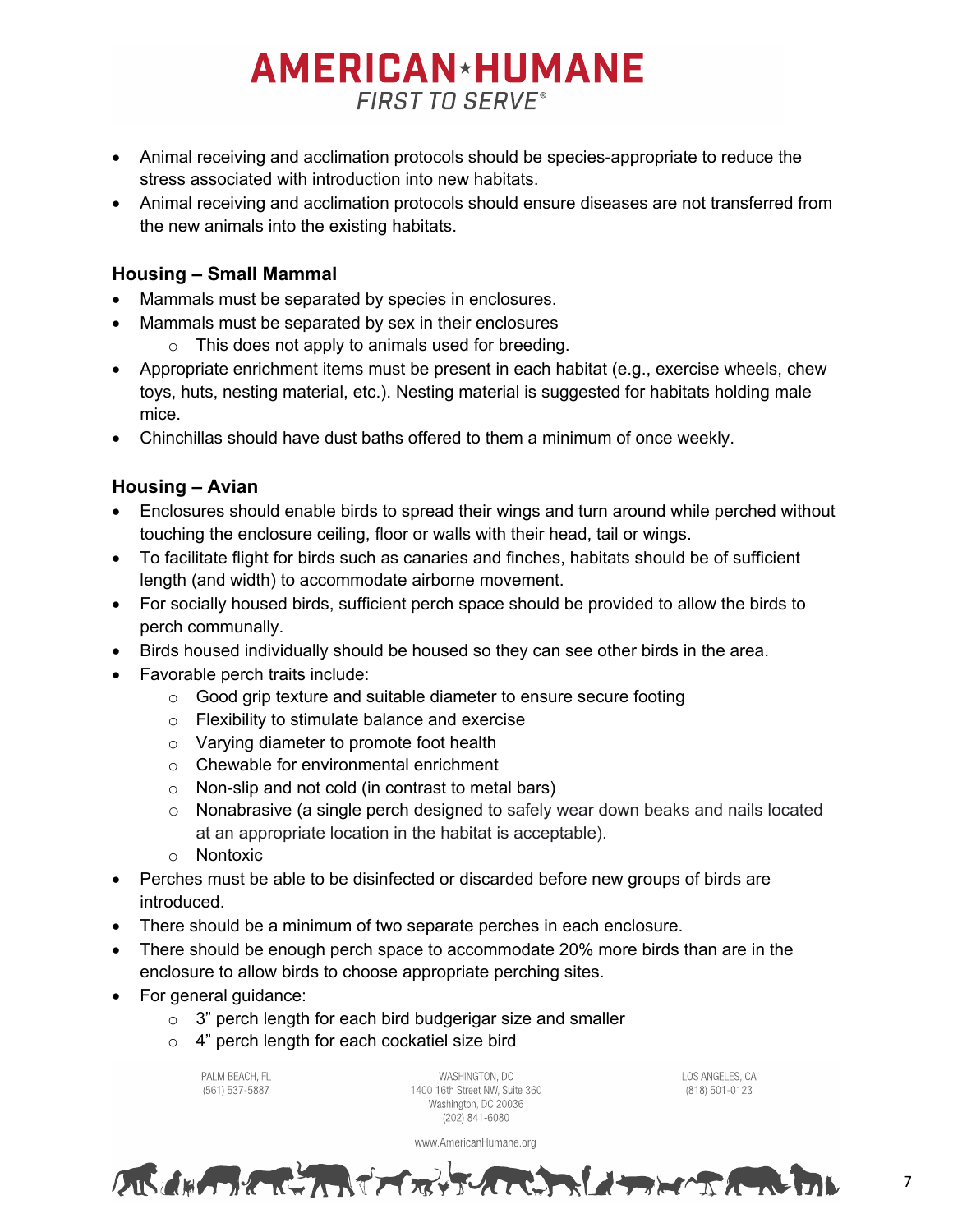- o 6" perch length for each small parrot/conure sized bird
- $\circ$  8" perch length for each medium parrot sized bird
- o 10" perch length for each larger parrot
- o 12" perch length for each large Macaw sized bird
- Perches should be located in the enclosure to minimize soiling of food and water dishes.
- Climbing opportunities should be provided in each habitat.
- Enclosures placed in racks that allow stacking vertically should ensure that food, waste and water from the enclosure above cannot enter the lower enclosure.
- It is recommended that rooms/habitats holding avian species have air handling systems designed to provide negative air pressure with exhaust directly outside and no air recirculation.
	- $\circ$  This configuration ensures potentially contaminated air or contagious organisms from inside the room/habitat will not flow into public areas.

#### **Temperature and Humidity – Avian**

- The bird housing areas should be at the appropriate temperature (min 60 degrees F and max 80 degrees F).
- Birds housed in outdoor enclosures must be placed in enclosures with plenty of time to acclimate to seasonal outdoor temperature variations.
	- $\circ$  Birds in outdoor enclosures must have access to areas where they can safely protect themselves from direct sunlight, wind, rain, cold and other extreme weather conditions.

#### **Housing – Reptile**

- The habitat should meet the needs of the species.
- Sufficient height should be provided for species that climb or perch (e.g., iguanas, anoles, etc.)
- Species that climb should have the ability to climb above the substrate.
- The animals must be of similar size to inhibit interspecies aggression/food guarding.
- Enclosures for secretive species must be provided with refuges or visual barriers for animals to hide from view.
- Clear walls on all sides may cause reptiles to damage their rostrum.
	- $\circ$  If rostrum damage is present on animals, the enclosure should be changed to prevent this from happening.
- Most species of juvenile reptiles can be housed in groups.
- Habitats housing aquatic and semiaquatic reptiles must include a water area for swimming.
	- o The water must be deep enough for the animal to right itself if it becomes turned over and include a haul-out area for basking/drying.

| PALM BEACH, FL<br>(561) 537-5887 | WASHINGTON, DC<br>1400 16th Street NW, Suite 360<br>Washington, DC 20036<br>(202) 841-6080 | LOS ANGELES, CA<br>(818) 501-0123 |
|----------------------------------|--------------------------------------------------------------------------------------------|-----------------------------------|
|                                  | www.AmericanHumane.org                                                                     |                                   |
|                                  | ないはまわれてはカメイオンないことはオメイカメイカルカル                                                               |                                   |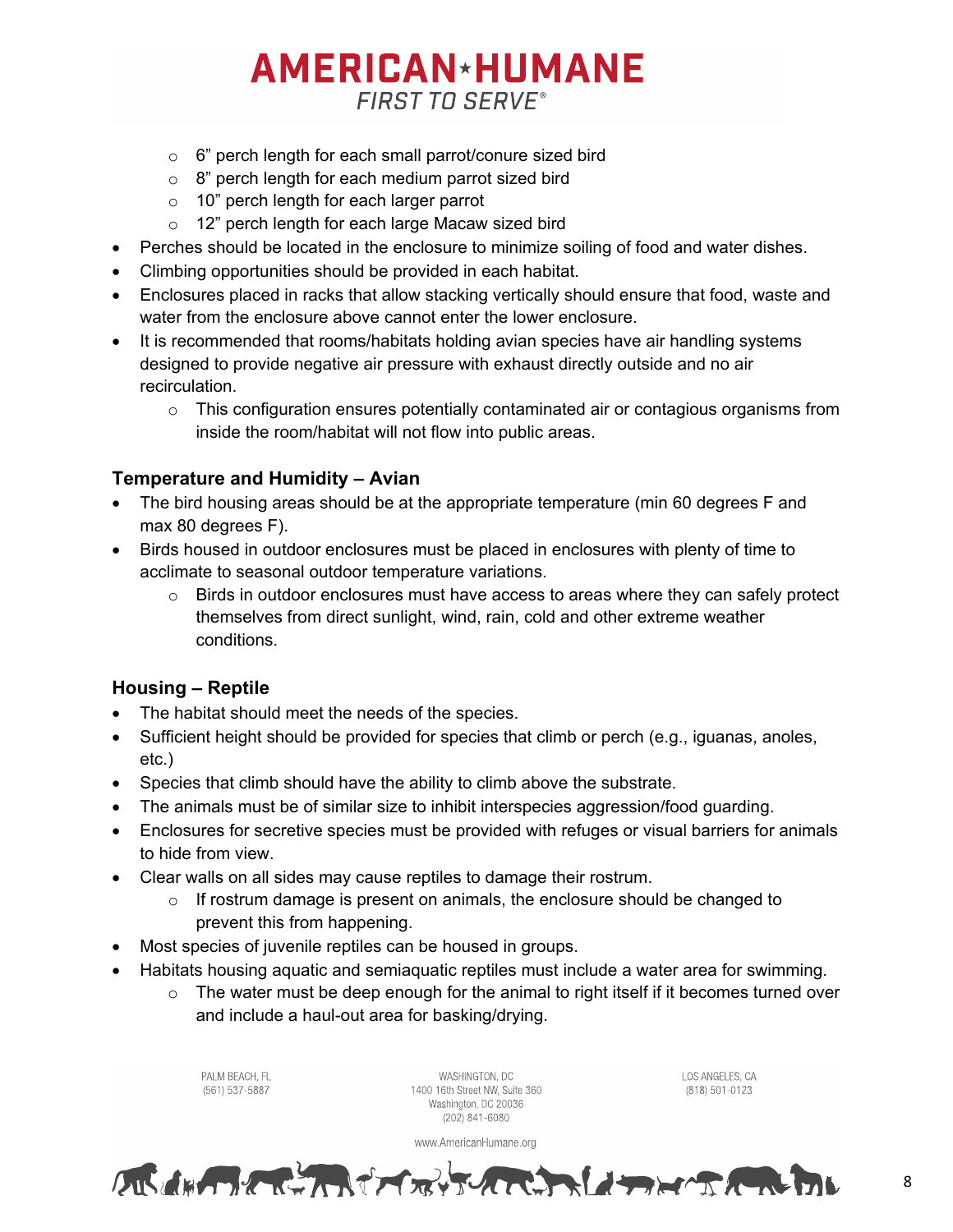• Lids do not need to be provided for habitats housing non-climbing species, provided that the habitat sides are high enough to prevent escape.

#### **Temperature, Humidity and Lighting – Reptile**

- Reptiles must be provided with an environment that allows them to behaviorally thermoregulate.
- The temperature must be monitored.
- Habitat humidity levels should be between 30%–90%.
	- $\circ$  Care must be taken to ensure microenvironments for reptiles requiring low humidity allow the animals to maintain proper hydration.
- Many reptiles require exposure to ultraviolet (UV) light in the range of 290–320 nm as a necessary component of proper vitamin D and calcium metabolism.
	- $\circ$  UVB light should not pass through any materials that absorb critical wavelengths such as glass or plastic.
	- $\circ$  UVB light sources should be placed within 18 inches of animals and changed as needed to remain effective.
	- $\circ$  A minimum of 13 microwatts of UVB at the basking site is required for reptiles needing UVB radiation.
	- o Optimal exposure time for animals in need of UVB radiation is 30 to 60 minutes twice daily
- Animal facilities housing reptiles should have backup emergency power to ensure temperature stability.

#### **Housing – Amphibian**

- The primary enclosure should be sized and contain the necessary substrates to provide comfort and safety, while allowing for species-typical behaviors.
- Habitats housing aquatic and semiaquatic amphibians must include a water area for swimming/soaking.
- Enclosures should be escape-proof.
- Species that climb should have branches or ledges on which to perch.
- Clear walls on all sides may cause amphibians to damage their rostrum.
	- $\circ$  If rostrum damage is present on animals, the enclosure should be changed to prevent this from happening.

#### **Temperature, Humidity and Lighting – Amphibian**

• Amphibians must be provided with an environment that allows them to behaviorally thermoregulate.

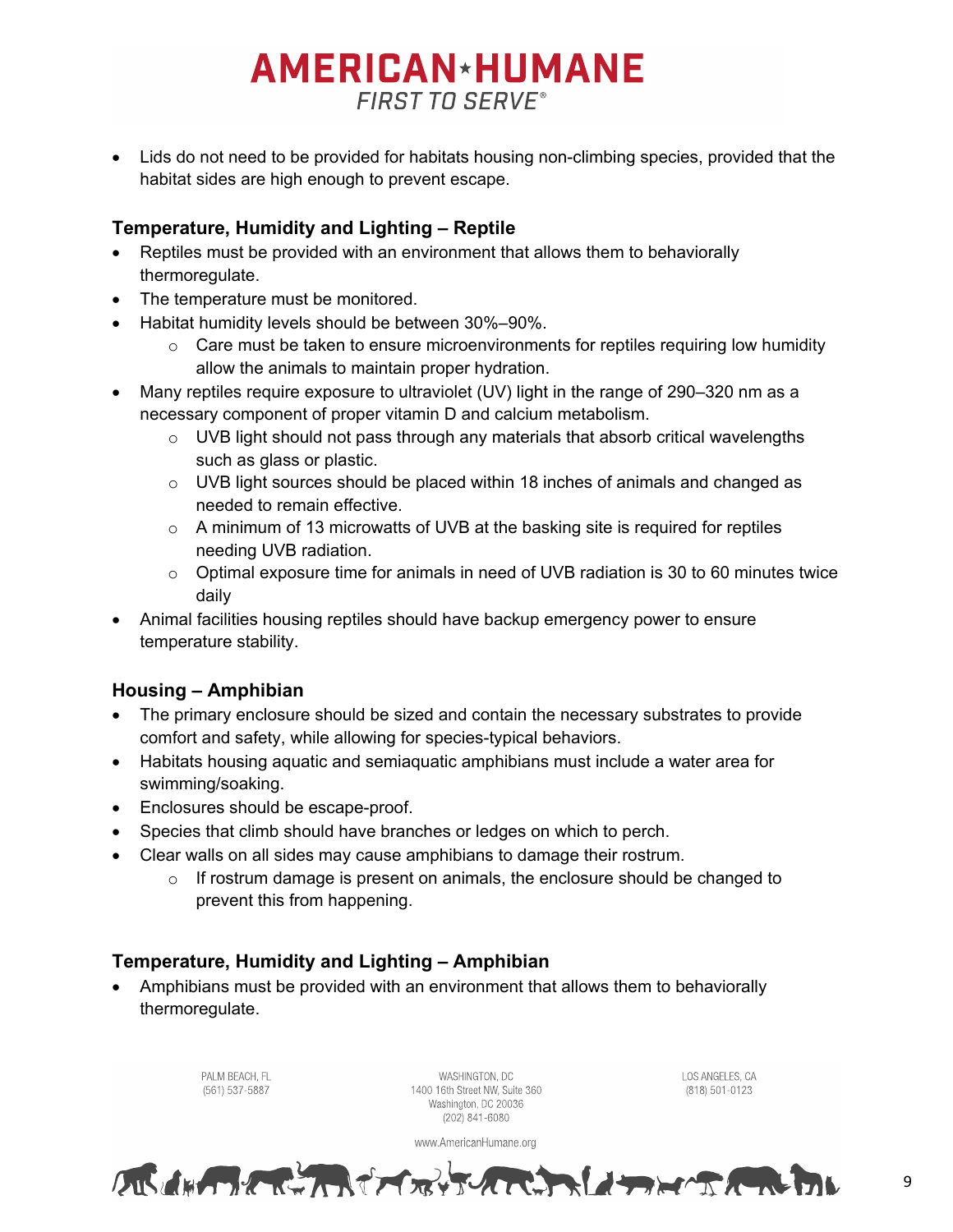- The humidity in the habitat should match the natural environment of the species, and most require levels >70%.
- It is best to provide humidity gradients in the enclosure to allow the animals to find their desired microenvironment.
- Some amphibians can be housed using standard lighting conditions.
- Some amphibians require exposure to ultraviolet (UV) light in the range of 290–320 nm as a necessary component of proper vitamin D and calcium metabolism.
	- $\circ$  VB light should not pass through any materials that absorb critical wavelengths such as glass or plastic.
	- $\circ$  UVB light sources should be placed within 18 inches of animals and changed as needed to remain effective.
	- o A minimum of 13 microwatts of UVB at the basking site is required for reptiles needing UVB radiation.
	- $\circ$  Optimal exposure time for animals in need of UVB radiation is 30 to 60 minutes twice daily
- Amphibian species that are predominantly nocturnal may require a low level of light at night to ensure that they can detect prey.

#### **Housing – Aquatic**

- All aquatic animals should be housed in life support/filtration systems with populations of the same health status.
	- $\circ$  Aquatic life in ill health must be maintained in a holding system that does not share the same water life support/filtration system as healthy aquatic life.
- All aquatic animals must go through an acclimation process when received that is appropriate for the species.
- All aquatic life should be eating readily available commercial diets and acclimated before being sold.
- The use of nets should be minimized, and protocols designed to reduce the chance of disruptions of aquatic life slime layers.
- Water quality/parameters must be suitable for the specific species housed in each separate aquatic system.
- Water quality/parameters in each aquatic system must be monitored regularly (minimum of twice weekly) and documented.
- Betta fish must be housed on racks or shelves that have opaque dividers, so the fish do not see each other.
	- o Betta fish not housed on racks or shelves with dividers must have their holding cups physically separated by a minimum of 4 inches horizontally.
- Outdoor water pond water quality parameters may be monitored on a weekly basis.
- Water quality testing may include the following parameters:

PAI M REACH FL (561) 537-5887

WASHINGTON, DC 1400 16th Street NW, Suite 360 Washington, DC 20036 (202) 841-6080

www.AmericanHumane.org

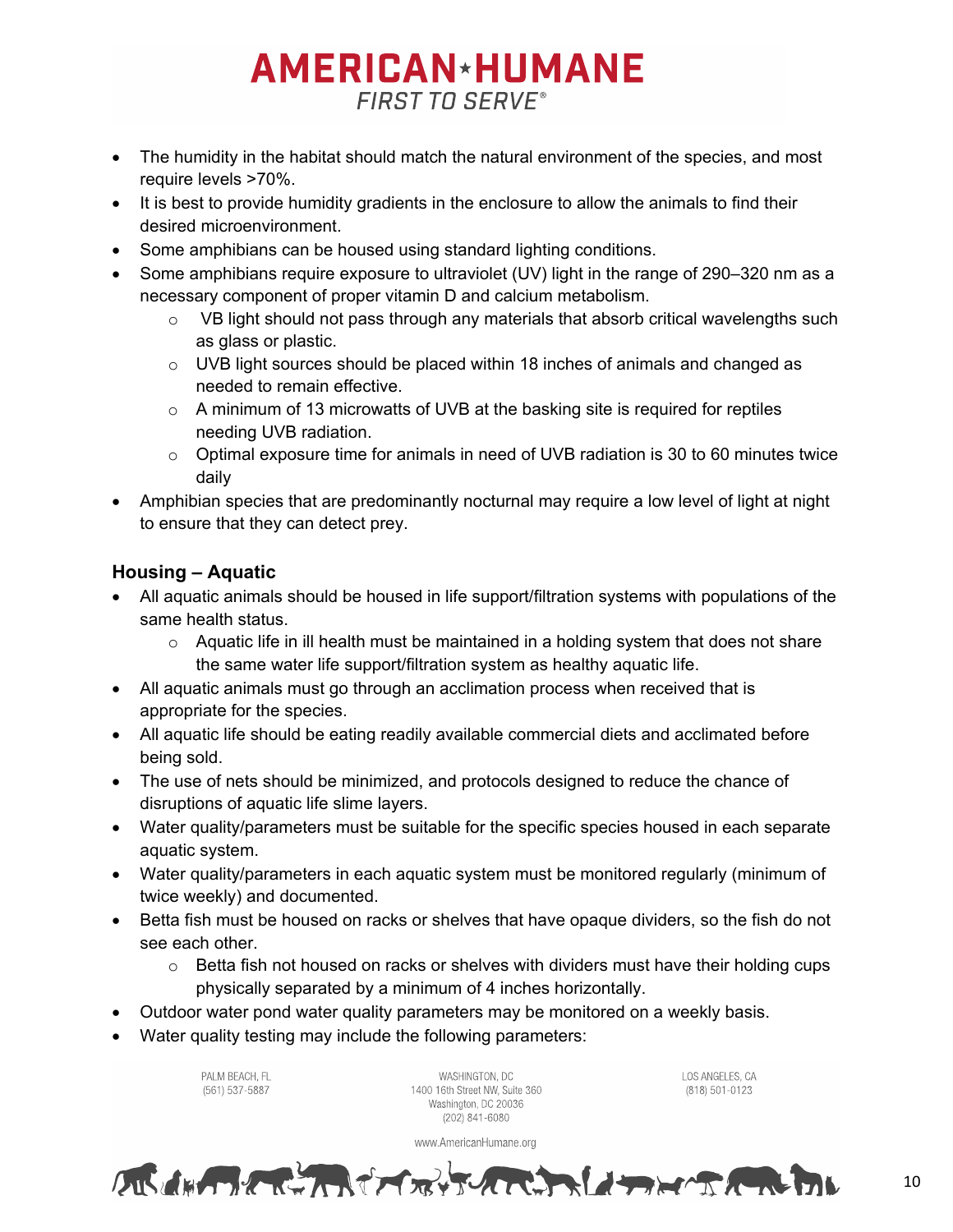- o Temperature
- o pH
- $\circ$  Ammonia (NH<sub>3</sub>)
- $\circ$  Nitrite (NO<sub>2</sub>)
- $\circ$  Nitrate (NO<sub>3</sub>)
- o Chlorine (Cl)
- o Salinity approximations (Marine and Brackish systems)
	- Refractometer: Specific Gravity SG, concentration in parts per thousand ppt
	- Hydrometer: concentration in parts per thousand ppt, Specific Gravity SG
	- Electrical Conductivity μS/cm
	- **Total Dissolved Solids ppm (mg/L)**
- Backup equipment should be available for all life support/filtration system equipment and emergency power should be available to power the equipment during a power outage.
- Facilities that use outdoor ponds for producing or holding aquatic life must have methods to manage the ponds during extreme weather conditions.
	- $\circ$  Outdoor ponds/aquatic life must not be able to enter or flow into local surface water

#### **Substrate – Small Mammals**

- Animals should have adequate bedding substrate and/or structures for resting and sleeping which is appropriate for the needs of the species.
	- $\circ$  Bedding should be used in amounts sufficient to keep animals dry between cage changes and should be kept from coming into contact with sipper tubes as such contact could cause leakage of water into the cage.
- In addition to standard bedding, it is recommended that nesting material be provided to all mice, rats, gerbils and hamster species. Nesting material can be any product that allows rodents to build nests (e.g., shredded paper, hay, etc.)
	- $\circ$  Corncob and cedar shavings should not be used as a substrate for any animal.
	- o Hardwood shavings such as aspen are preferred over softwood shavings such as pine.

#### **Substrate – Reptile**

- Substrates for enclosures may include paper, hardwood shavings, indoor–outdoor carpet, or more natural substances as determined by the needs of the species and limit ingestion by the animals in the enclosure.
	- o Corncob and cedar shavings should not be used as a substrate.
	- $\circ$  Hardwood shavings such as aspen are preferred over softwood shavings such as pine.

PAI M REACH. FL WASHINGTON, DC LOS ANGELES, CA (561) 537-5887 1400 16th Street NW, Suite 360 (818) 501-0123 Washington, DC 20036 (202) 841-6080 www.AmericanHumane.org ALL ANTIL REAR FOREST ARE A THE TATULA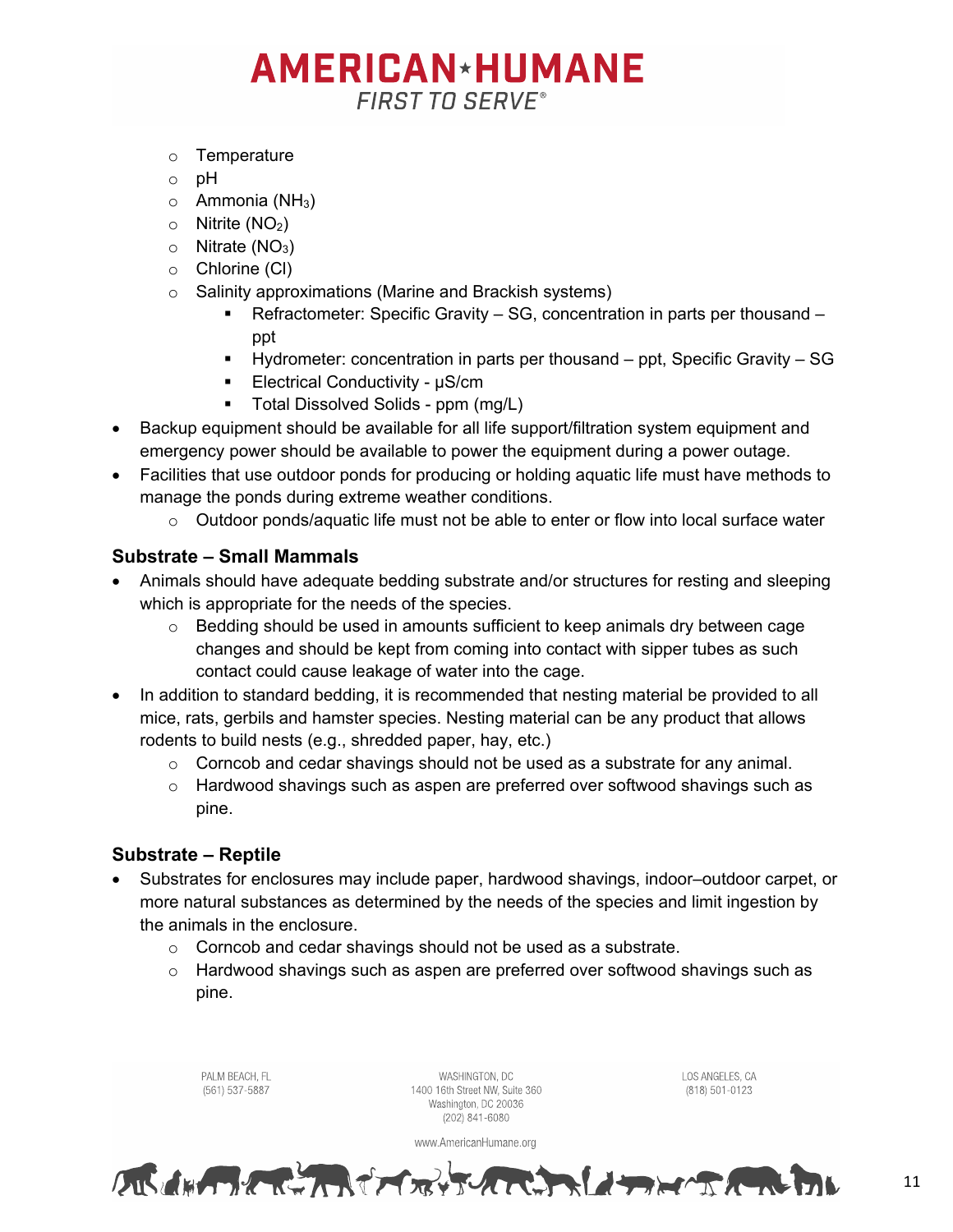#### **Substrate – Amphibian**

- Substrates for enclosures should be appropriate for the species and limit ingestion by the animals in the enclosure.
	- o Corncob and cedar shavings should not be used for any species.
	- o Hardwood shavings such as aspen are preferred over softwood shavings such as pine.

#### **Cleaning and Sanitation Standards - General**

- Animal enclosures must be spot cleaned daily as needed to remove waste and perishable food.
- Enclosures must be cleaned and disinfected as needed:
	- $\circ$  An animal enclosure must have no more than 20% of the bedding/substrate soiled/dirty at any time.
	- $\circ$  Ambient ammonia (NH<sub>3</sub>) levels in the enclosures/facility much not exceed 10 ppm.
- Food and water containers must be sanitized regularly as needed.
- Water lines should be opaque, and a program must be developed to ensure water in all automated watering systems are in compliance with the Safe Drinking Water Act. https://www.epa.gov/laws-regulations/summary-safe-drinking-water-act
- All cleaning and disinfecting products must be appropriate for staff and animals.
- Special care should be taken when cleaning habitats to reduce cross contamination between habitats.
- Safety data sheets must be readily available for all chemicals used in the facility.
- Facility must always be kept neat and clean.
- During thorough cleaning and disinfecting, animals must be removed and placed in temporary habitats for animals' safety and to allow for thorough disinfecting of the enclosure.
- Habitats should be cleaned and disinfected before new animals are placed in the environment.
- Employees should be properly trained on how to safely and effectively clean and disinfect enclosures.
- All habitat furniture must be able to be cleaned and fully disinfected.

#### **Cleaning and Sanitation Standards – Avian**

• Avian species in breeding situations should have their habitats cleaned as often as necessary to maintain the health of the breeding birds and babies.

#### **Cleaning and Sanitation Standards – Reptile and Amphibian**

- Phenolics (e.g., Meytol, Dettol, etc.) are toxic to reptiles and amphibians and should not be used to sanitize habitats or rooms.
- Cleaning frequency will vary depending on species.

PAI M REACH FL (561) 537-5887

WASHINGTON, DC 1400 16th Street NW, Suite 360 Washington, DC 20036 (202) 841-6080

www.AmericanHumane.org

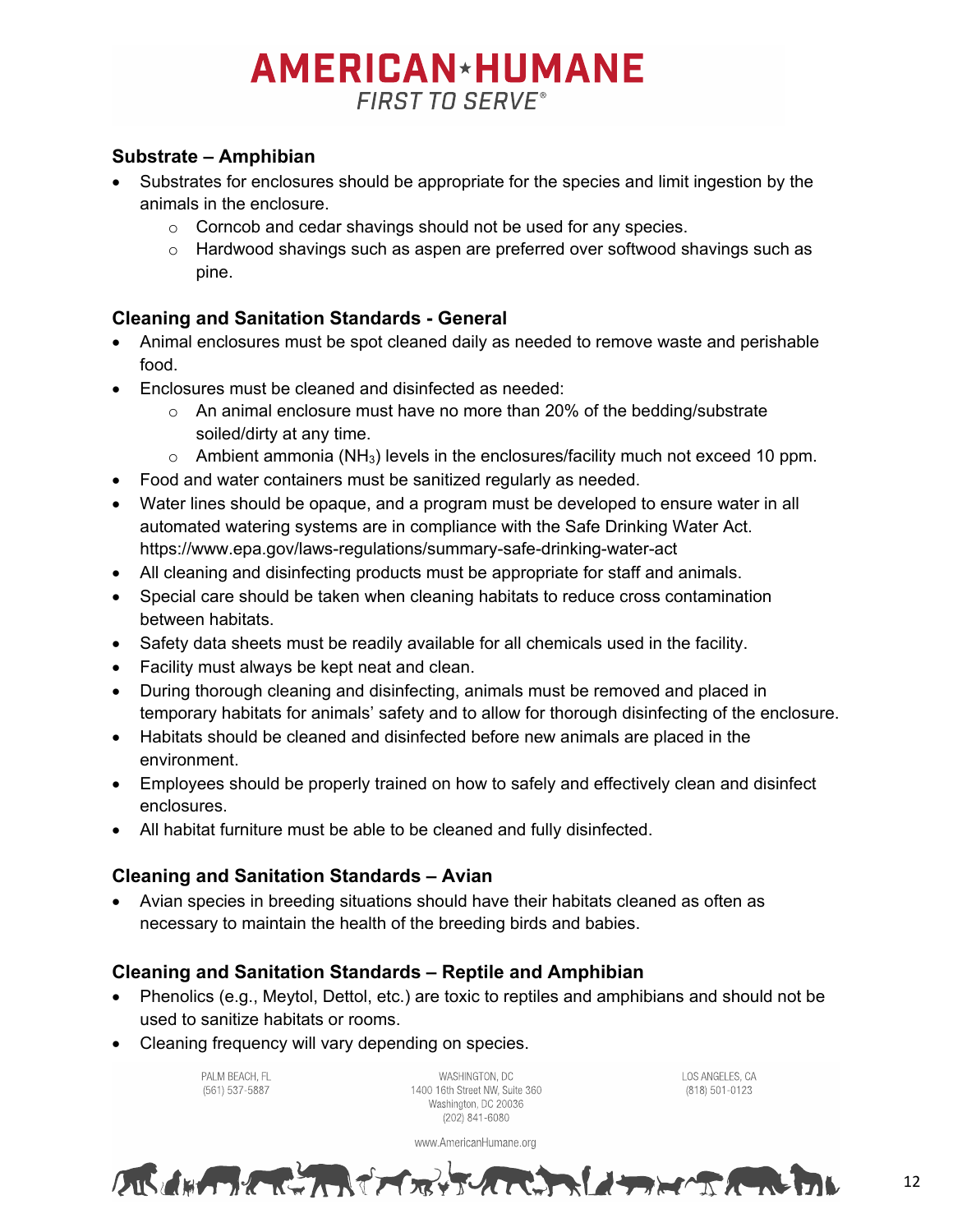- $\circ$  Many reptiles and amphibians eat and defecate less frequently than mammals; therefore, cage cleaning intervals, especially if spot cleaning is implemented, can be less frequent.
	- In general, snake and lizard cages can be cleaned/disinfected at 1- to 2-week intervals, depending on need.
- $\circ$  Aquatic and semiaquatic species of turtles and crocodilians and amphibians may require more frequent cleaning.

#### **Cleaning and Sanitation Standards – Aquatic**

- Excess food must be removed and discarded as quickly as possible to help maintain appropriate water quality.
- Aquatic life housed in systems without filtration must have the water in the system changed and holding container cleaned/disinfected as needed to maintain appropriate water quality.
- Aquatic life support/filter systems should be cleaned and maintained as needed to produce and maintain appropriate water quality for aquatic life in the system.
- Aquatic life nets and capture cups, etc. must be cleaned and disinfected between each use.

#### <span id="page-12-0"></span>**Appearance & Behavior**

#### **Health Appearance – Small Mammal**

- Appropriate size and weight for the animal's age
- Smooth fur with no bald patches; no scabs or visible wounds
- Eyes bright and fully open, not cloudy; no discharge
- Nose free of discharge; no labored breathing
- Ears free of discharge; no cuts or scabs
- No external parasites
- No evidence of diarrhea/wet tail
- Animals should be alert and active with no evidence of lameness and no head tilt

#### **Health Appearance – Avian**

- Appropriate size and weight for the bird's age
- Normal respiratory rate with no tail bobbing
- Eyes and nares clear with no discharge
- Vent/cloacal area should be free of droppings
- Feathers and skin should appear smooth, not fluffed, have no bare spots, scabs, or wounds and not excessively soiled
- Some birds may require a day after transportation to groom feathers
	- o Feathers should not appear soiled or ruffled 24 hours after transport
- Feet, legs, and wings should appear symmetrical

PAI M REACH FL (561) 537-5887

WASHINGTON, DC 1400 16th Street NW, Suite 360 Washington, DC 20036 (202) 841-6080

www.AmericanHumane.org

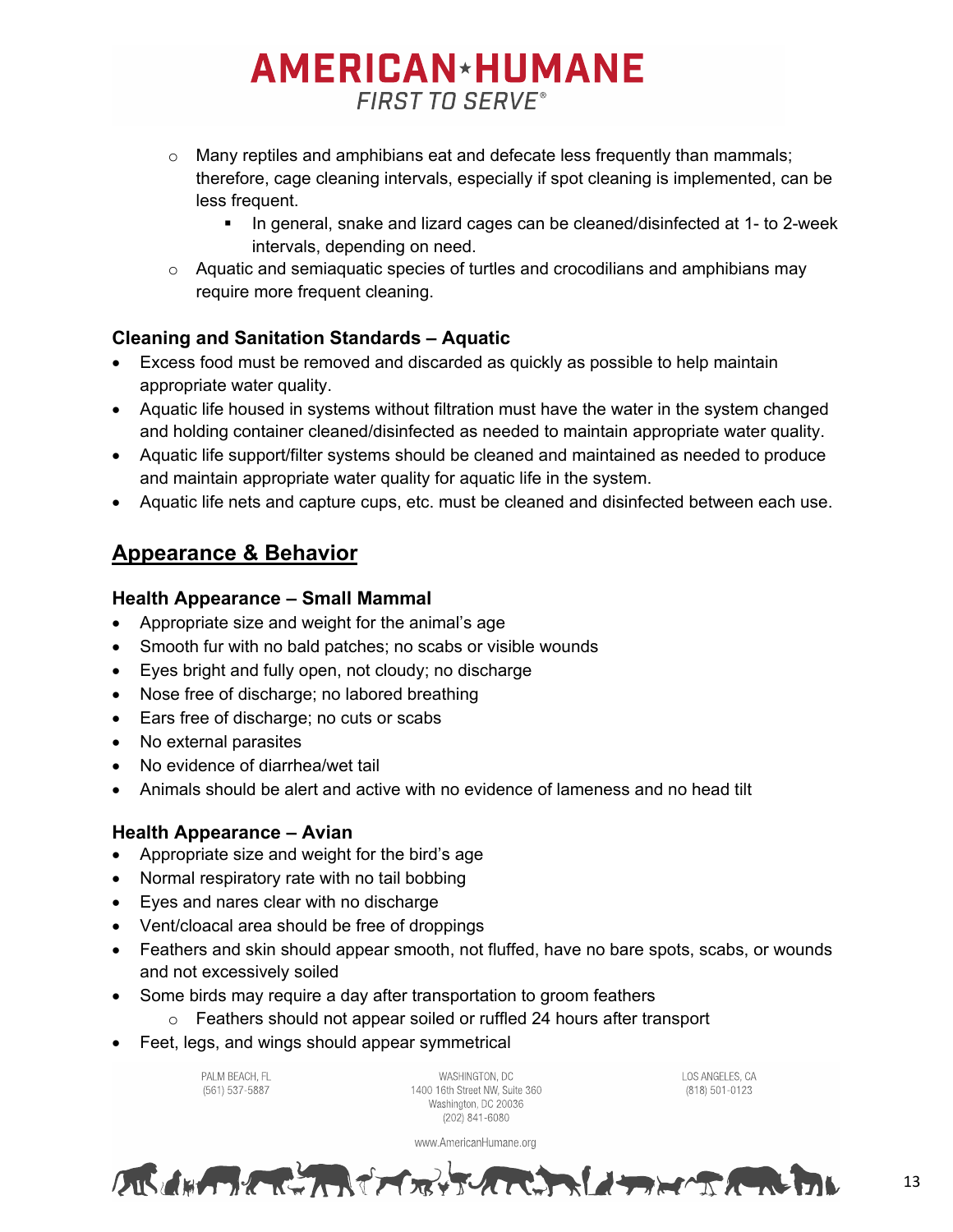- Birds may favor one foot while sleeping
- No signs of feather picking
- Few missing or broken feathers
- Long term goal:
	- $\circ$  Birds raised by humans (HF cockatiels, conures, parrots, etc.) should be encouraged to learn to fly prior to offering for sale.

#### **Health Appearance – Reptile and Amphibian**

- Appropriate size and weight for the animal's age
- Smooth skin/scales with no bald patches, scabs or visible wounds
- Eyes bright and fully open, not cloudy; no discharge
- Nose free of discharge; no labored breathing
- Auditory openings free of discharge; no cuts or scabs
- No external parasites
- No evidence of diarrhea/loose stool
- Animals should be alert and active with no evidence of lameness

#### **Health Appearance – Aquatic**

- Appropriate size and weight for age
- Active, alert with normal behavior; freely and evenly swimming
- Gills should rise and fall rhythmically
- Eyes bright and clear
- Fins intact, with no tears, splits, spots, or streaks of blood; held away from the body, not drooping or folded.
- Scales should have vibrant coloration and show no signs of injury or fungal/bacterial growth.
- Vent should be clean and without stringy feces.
- No signs of external parasites

#### **Animal Behavior - General**

- No evidence of aggression
- Appear to be appropriately socialized
- Exhibiting "normal" behavior for the species
- Enrichment opportunities are available
- Animals are handled safely
- Animals appear to be free from stress

#### <span id="page-13-0"></span>**Nutrition**

PALM BEACH, FL WASHINGTON, DC (561) 537-5887 1400 16th Street NW, Suite 360 Washington, DC 20036  $(202)$  841-6080 www.AmericanHumane.org

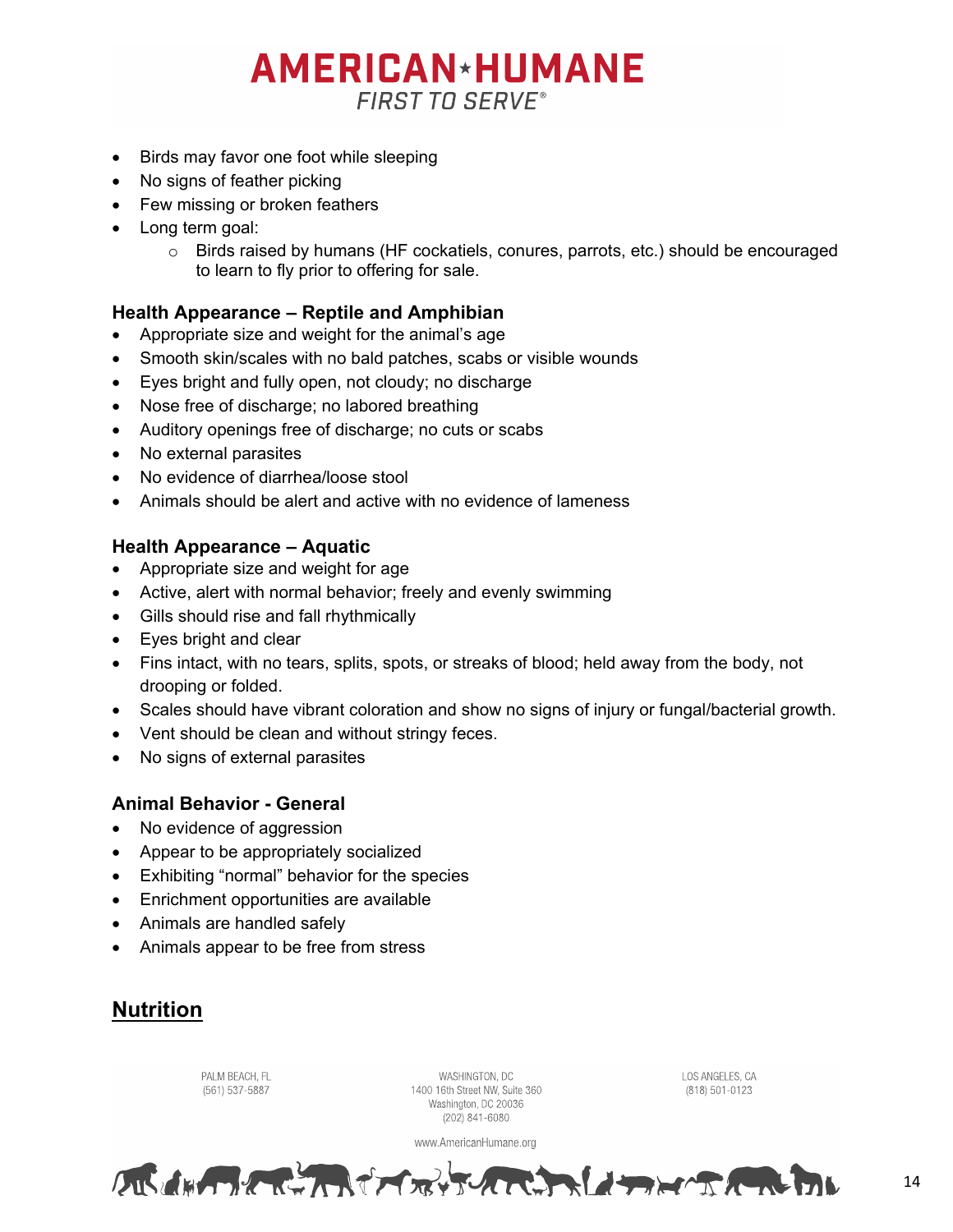#### **Food, Feedings and Water – General**

- Food must be palatable, wholesome, nutritious, species specific and available as appropriate for each species.
	- $\circ$  All food shall be provided in sufficient quantity and frequency to meet the normal daily requirements each species.
	- o Frozen food that has been thawed and not used must be discarded.
- Special care should be taken when feeding animals in separate habitats to reduce cross contamination between habitats.
- Employees must track feeding schedules.
- Feedings must only be done by adequately trained employees.
- Food/water containers must be cleaned/disinfected regularly as needed.
- Fresh water must always be available to animals as appropriate for each species.
- Water provided by bottles must be checked daily and refilled as needed.
- All automated watering systems must be designed to prevent animals in enclosures from drowning if the watering system leaks.

#### **Food and Feedings – Small Mammal**

- Food should be provided in sufficient quantity and frequency to ensure the health of the animals.
- Fruit and vegetable supplements must be species specific.
- Grass hay/alfalfa and other supplements to the standard diet must be provided to each species as needed.
- Grass hay/alfalfa is a staple and the primary part of the diet for rabbits, chinchillas and guinea pigs and must be available at all times.
	- $\circ$  It can be a supplement for rats and smaller rodents.
- Tooth wear is primarily caused by the teeth (incisors and molars) rubbing against each other, not against items being chewed.
	- $\circ$  All rodents must be provided with products designed to be chewed to keep the animals chewing enough to maintain proper tooth length.
	- $\circ$  This can be in the form of manufactured food, chew products (e.g. chew sticks or wooden branches) or natural food such as grass hay or alfalfa.
- Juvenile ferrets must be provided with appropriate wet food to reduce the instance of rectal prolapse.

#### **Food and Feedings – Avian**

- Food should be provided in sufficient quantity and frequency to ensure the health of the animals.
- Food must be offered to birds in a food receptacle such as a gravity feeder or bowl

PALM BEACH, FL (561) 537-5887

WASHINGTON, DC 1400 16th Street NW, Suite 360 Washington, DC 20036  $(202)$  841-6080

www.AmericanHumane.org

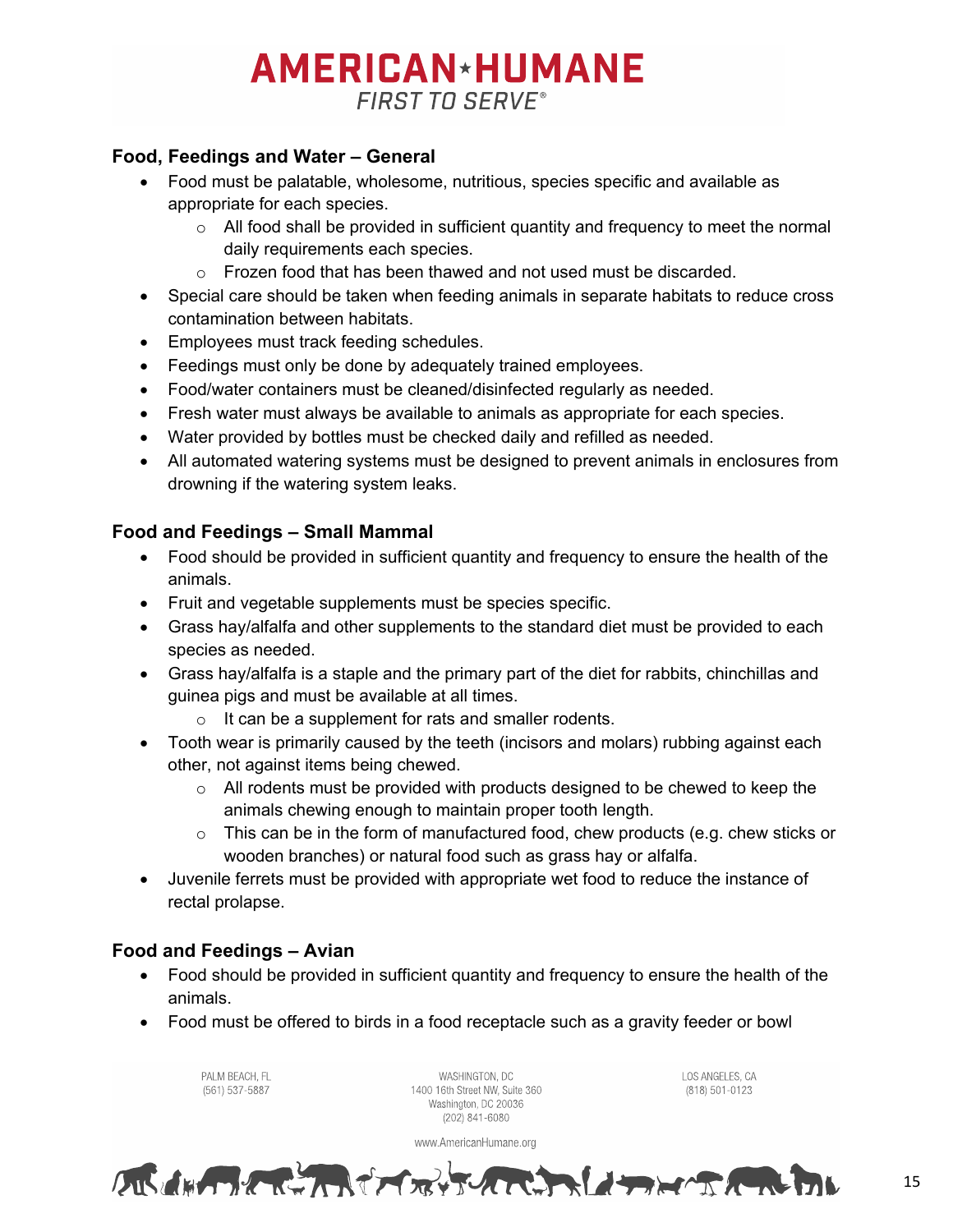- $\circ$  Food placed directly on bottom of enclosure must be located so perching birds do not soil the food containers.
- Granivorous psittacine birds such as budgerigars and cockatiels should be fed a diet consisting of a minimum of 50% commercial pellets.
- Other psittacine species such as conures, small, medium and large parrots and macaws should be fed a diet consisting of greater than 50% commercial pellets with a goal of exceeding 70% commercial pellets.
- Pellet and seed must be mixed in food receptacle provided to birds
	- $\circ$  Psittacine birds with specialized diets are exempt from pellet requirements (e.g., Lorikeets)
- Canaries, finches, dove and quail may be fed an all-seed diet
- Fresh fruit and/or vegetables should be offered as appropriate
- Hand feeding birds:
	- $\circ$  Birds being hand-fed must be housed in appropriate enclosures suitable in size for the number of birds
	- $\circ$  Hand-fed birds must be given formula mixed fresh before every feeding
	- $\circ$  The formula temperature, when fed, must be within the range of 102-105 degrees F
	- $\circ$  All feeding utensils must be clutch specific and cleaned after every feeding
- Locations are encouraged to provide foraging toys in all avian habitats.

#### **Food and Feedings – Reptile**

- Food should be provided in sufficient quantity and frequency to ensure the health of the animals.
- The dietary needs of reptiles vary significantly, depending on species.
- The use of live food is necessary for some reptiles (e.g. chameleons), as they require prey movement to stimulate feeding.
- Feeder insects must be gut loaded with a diet shown to provide optimal nutrition and calcium to the animals consuming the diet.
- Feeder insects may also be dusted with a vitamin and mineral supplement.
- Commercial/prepared food should be placed in an appropriately sized container and not directly on bottom of the enclosure/substrate.
- Sand Impaction:
	- $\circ$  Juvenile reptiles kept on a sand type substrate may be fed live food in a habitat without a sand substrate to limit the amount of substrate ingested while eating.
- Some reptile species will consume commercial or prepared diets.
- Some reptile species must be fed in the water to consume their food (e.g., some species of aquatic turtles)

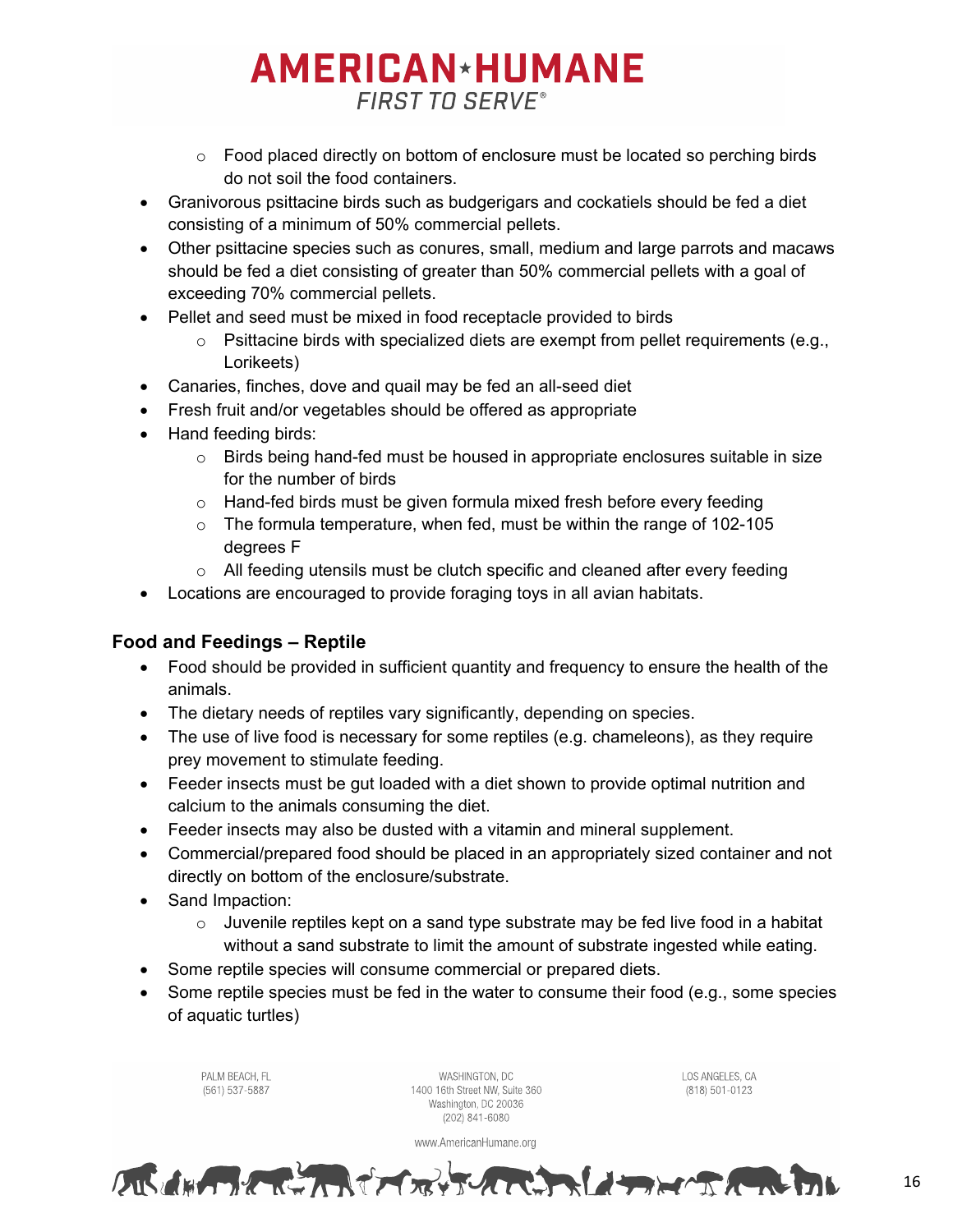#### **Food and Feedings – Amphibian**

- Food should be provided in sufficient quantity and frequency to ensure the health of the animals.
- The use of live food is necessary for most amphibians, as they require prey movement to stimulate feeding.
- Feeder insects must be maintained on nutritious diets, gut loaded or dusted with a vitamin and/or mineral supplement to ensure a balanced diet.
- Some amphibian species will consume commercial or prepared diets.
- Commercial/prepared food should be placed in an appropriately sized container and not directly on bottom of the enclosure/substrate.

#### **Food and Feedings – Aquatic**

- The dietary needs of aquatic life vary significantly, depending on species.
- Aquatic life food should be species specific
- Most aquatic species will consume pelleted/flake diets.
- Food should be provided in sufficient quantity and frequency to ensure the health of the animals.
- Frozen food that has been thawed and not used must not be refrozen and used again.
	- $\circ$  Frozen food that has been thawed and not used must be discarded

#### **Water – Reptile**

- Water bowl size is dictated by species behavior and number of occupants in the enclosure.
- All animals within the habitat must be able to easily access the water, and the container must be large enough for animals to soak.
- Box turtles and tortoises should be provided with shallow water dishes that are easy to access and cannot be tipped over.
- Some species need water to be moving before they drink.
	- o Water spray systems or running water may be needed for these species

#### **Water – Amphibian**

- Many amphibian species do not consume water, but rather absorb water through the skin.
- Filtered water (e.g. activated charcoal), reverse osmosis (RO), distilled, and deionized water may all be used
	- o pH should be monitored to ensure it is correct for the species.
- It is necessary to conduct periodic monitoring of not only the source water and the treated water provided to the animals, but also the water in the enclosures.

LOS ANGELES, CA PAI M REACH FL WASHINGTON, DC (561) 537-5887 1400 16th Street NW, Suite 360 (818) 501-0123 Washington, DC 20036  $(202)$  841-6080 www.AmericanHumane.org ALGEMENT CONTACTORY THREE CONTACT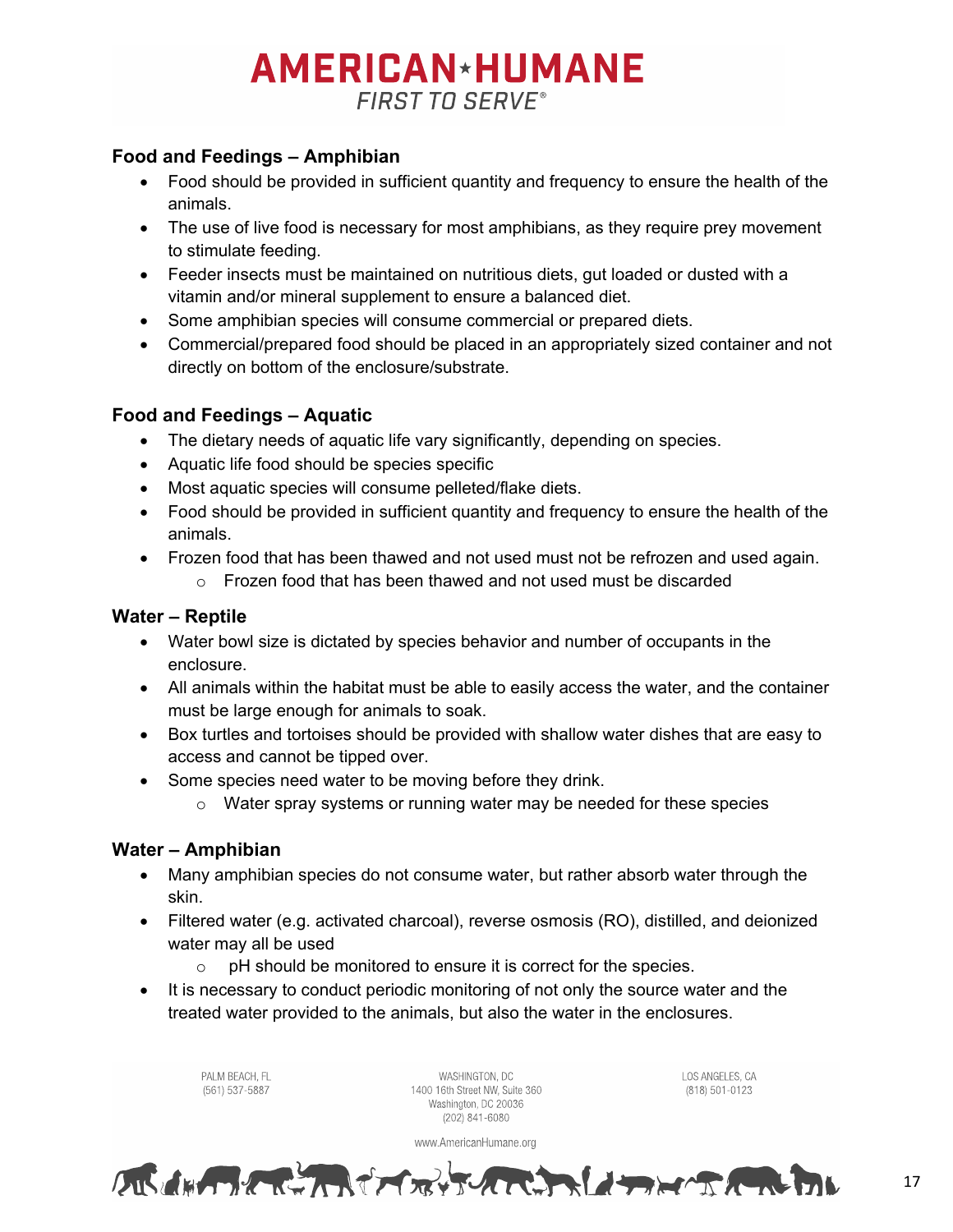- Excess food and animal waste should be removed as necessary to maintain good water quality.
- In systems with recirculating filtration systems, the water parameters should be tested to ensure the water is healthy for the species.
- If the tanks do not have a recirculating water filter system, the water must be changed as necessary to ensure the water is healthy for the species.

#### **Water – Invertebrates**

- Hermit crabs:
	- $\circ$  Maintain two shallow bowls of water in the habitat at all times:
		- One with fresh, de-chlorinated water
		- One with marine saltwater with a specific gravity range of 1.021 1.026.
	- $\circ$  The water should be shallow enough to keep the crabs from drowning
	- $\circ$  Clean sponges may be used in the water bowls
		- Sponges should be cleaned/disinfected as needed to ensure animal health.
	- $\circ$  Extra appropriately sized shells should be available at all times
- Other invertebrates:
	- $\circ$  Maintain shallow bowls with fresh, de-chlorinated water in the habitats as needed
	- o Clean sponges may be used in the water bowls
		- Sponges should be cleaned/disinfected as needed to ensure animal health.

#### <span id="page-17-0"></span>**Health**

- All breeding events must be recorded.
- All illness must be tracked electronically or hard copy form and include information of date/species/problem/treatment at a minimum.
	- o Medications used to treat the animal must be included.
- All mortality must be tracked and recorded.

#### **Veterinary Care**

- Facility must have an ongoing relationship with a veterinarian who shall provide adequate veterinary care to its animals and is legally licensed to practice veterinary medicine in the state the facility is located.
- Formal arrangement shall include a veterinary care plan. The facility shall assure that a corporate or consulting veterinarian has appropriate authority to ensure the provision of adequate veterinary care and to oversee the adequacy of other aspects of animal care.

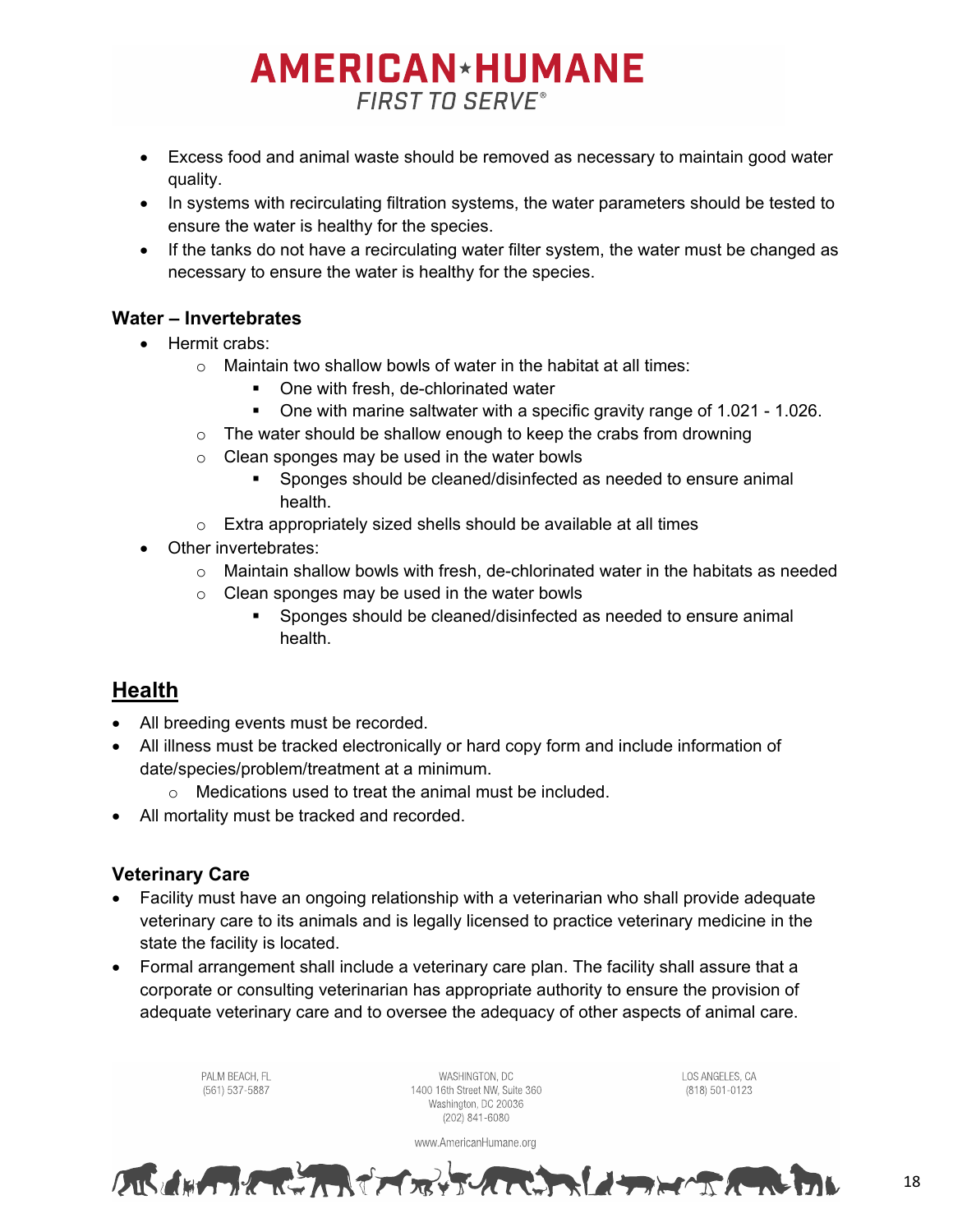- All sick or injured animals must be seen by a veterinarian, or a veterinarian must be consulted about the animal's condition within 24 hours of the illness or injury being noticed.
- The program of adequate veterinary care shall include:
	- $\circ$  The availability of appropriate facilities, personnel, equipment, and services to comply to provide adequate care.
	- $\circ$  The use of appropriate methods to prevent, control, diagnose, and treat diseases and injuries, and the availability of emergency, weekend, and holiday care.
	- o A mechanism of direct and frequent communication so that timely and accurate information on problems of animal health, behavior, and well-being is conveyed to the contracted veterinarian
	- $\circ$  Adequate guidance to personnel involved in the care and use of animals regarding handling, immobilization, anesthesia, analgesia, tranquilization, and euthanasia.
	- $\circ$  Adequate pre-procedural and post-procedural care in accordance with established veterinary medical and nursing procedures.
- Facility must have a designated isolation area for ill animals being treated for communicable diseases or in need of convalescence. This should be a quiet, private area with the ability for staff to hand sanitize before leaving the room.
- Isolation room lighting cycles should support the animal's (mammals, birds, reptiles and aquatic life) normal circadian rhythm.
- Facility must have protocol for monitoring animals' health daily.
- Ferrets must be vaccinated against canine distemper virus and rabies virus based on vaccination protocols for the vaccine products being used.
- Veterinary visits must be recorded and updated as needed.
- All animal medical records must be kept a minimum of two (2) years and updated as needed and be in compliance with the state veterinary medicinal board.

#### **Medication**

- All prescription medications must be prescribed by a veterinarian and administered only by properly trained employees under the guidance of a licensed veterinarian.
	- $\circ$  Medications for one animal should not be given to another animal without specific directions to do so.
- Prophylactic treatments may be used to eliminate aquatic life parasites.
	- o Aquatic life prophylactic treatments may not include antibiotics.
- Prescription medications must have a prescription label on the medication bottle or container/box that is in compliance with the state veterinary medicinal board requirements.
- Safety data sheets must be available for all medications used and stored in the facility.
- Records of medications given must be kept a minimum of two (2) years and updated as needed and be in compliance with the state veterinary medicinal board.
- Expired medications must be discarded appropriately.

PAI M REACH FL (561) 537-5887

WASHINGTON, DC 1400 16th Street NW, Suite 360 Washington, DC 20036 (202) 841-6080

LOS ANGELES, CA (818) 501-0123



www.AmericanHumane.org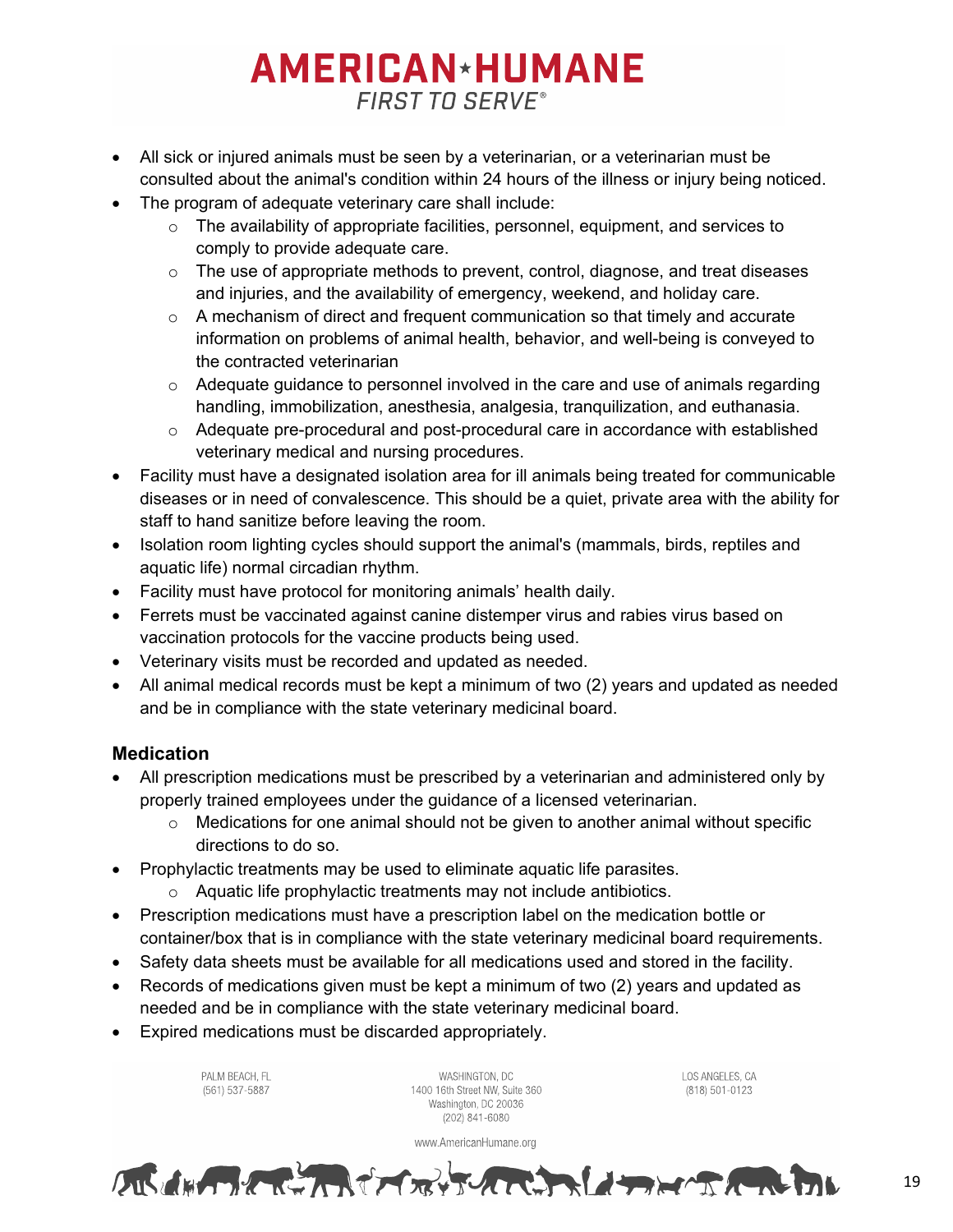#### **End of Life Standards and Protocol**

- Euthanasia of all small animals, birds, reptiles and amphibians must be performed by a licensed veterinarian.
- Euthanasia protocols must be species specific and follow AVMA guidelines.
	- $\circ$  Euthanizing any animal by hypothermia in a freezer is NOT allowed.
- Euthanasia must be performed in a secure and sanitary location.
- Disposal of deceased animals must follow local, state, and federal laws.
- Records of euthanasia must be kept a minimum of two (2) years and updated as needed and be in compliance with the state veterinary medicinal board.
- Reptiles should not be euthanized with  $CO<sub>2</sub>$  as a sole means of euthanasia. If  $CO<sub>2</sub>$  is used, a secondary step must be taken to ensure the animal has been humanely euthanized. Freezing is not an acceptable secondary step.

#### <span id="page-19-0"></span>**Staff Training**

- Employers must follow all state, local, and federal labor laws.
- Employers have a duty of care to their employees to take all the steps which are reasonably possible to ensure their health, safety, and wellbeing.
- Each shift must have enough staff to ensure that animals are properly and attentively cared for.
- All staff must be properly trained in order to work with animals. Re-training should be completed as needed and on a pre-determined schedule.
	- $\circ$  Training should include, but is not limited to proper cleaning techniques, animal care techniques, animal handling techniques, and training in how to monitor visual cues of the health of the animals.
- Training and re-training records should be kept for a minimum of two years.
- Personal biosecurity and safety measures must be made available to staff (gloves, protective coverings, hand washing/sanitation stations).
	- $\circ$  Information on the healthy way to handle animals should be available.
- Pre-employment screening protocols are encouraged either internally or using a third party.
- Security measures should be in place to ensure employees are only able to access areas that pertain to their responsibilities at agreed upon times.

#### <span id="page-19-1"></span>**Safety & Sanitation**

#### **Biosecurity**

• Facilities must have a biosecurity plan designed to minimize cross-contamination between all areas created with input from your corporate or consulting veterinarian. The use of

> PALM BEACH, FL (561) 537-5887

WASHINGTON, DC 1400 16th Street NW, Suite 360 Washington, DC 20036 (202) 841-6080

LOS ANGELES, CA (818) 501-0123



www.AmericanHumane.org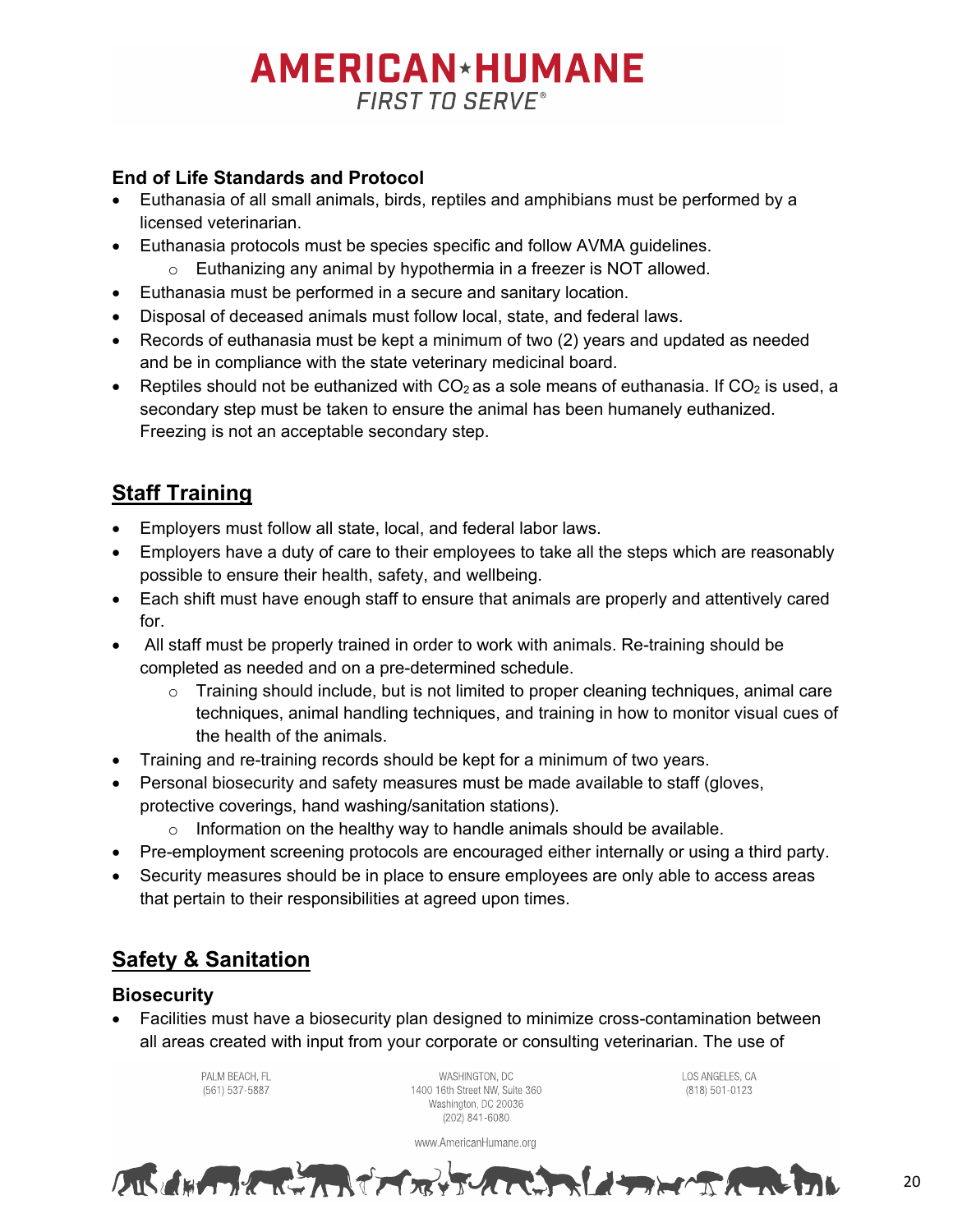personal protective equipment (PPE) between areas must be used where appropriate to prevent cross contamination.

- The building must be properly maintained to prevent entry of wild/feral animals or pests.
- Sticky traps designed to capture mammals, birds or reptiles must not be used to prevent the escape of owned animals.
- Sticky traps designed to capture mammals, birds or reptiles must not be used to prevent the entry of wild/feral animals.
- Rooms must be designed to prevent animals from escaping outside of their designated rooms.
- Animal areas on the sales floor and animal rooms must be equipped with full hand washing stations, or, at minimum, hand sanitizer stations.
- Enclosures must be cleaned and disinfected prior to new animal shipments being placed in the enclosure.
- Areas must be clearly marked as restricted for employees only where applicable.
- Waste disposal must follow state, local, and federal guidelines.
- Human interaction with animals that results in the breaking of human skin and/or bleeding:
	- o Must be reported to a supervisor/manager on duty
	- $\circ$  The person sustaining the injury must be provided with the opportunity to seek aid from a human health care professional.

#### **Storage of Food, Medicine, and Bedding**

- All food must be stored properly in a cool and dry place sealed to prevent moisture and vermin access.
	- o Food must be stored off the ground for added security.
- Food must be dated and have necessary information to track possible recalls.
- Storage containers must be cleaned as regularly as needed to maintain the integrity of the food.
- Medicine must be securely stored with restricted access.
- Medicine and supplements must be dated and clearly labeled/ identified.
- Prescription medications must have a prescription label on the medicine bottle or container/box that is in compliance with the state veterinary medicinal board requirements.
- Safety data sheets must be available for all medicines used and stored in the facility.
- Bedding/substrate must be securely stored to prevent contamination from outside sources.
	- o Bedding must be stored off the ground for added security.

#### **Remediation in the Event of a Zoonotic Outbreak**

• Movement of animals, cages and equipment within the areas of facility without prior sanitation and disinfection should be avoided.

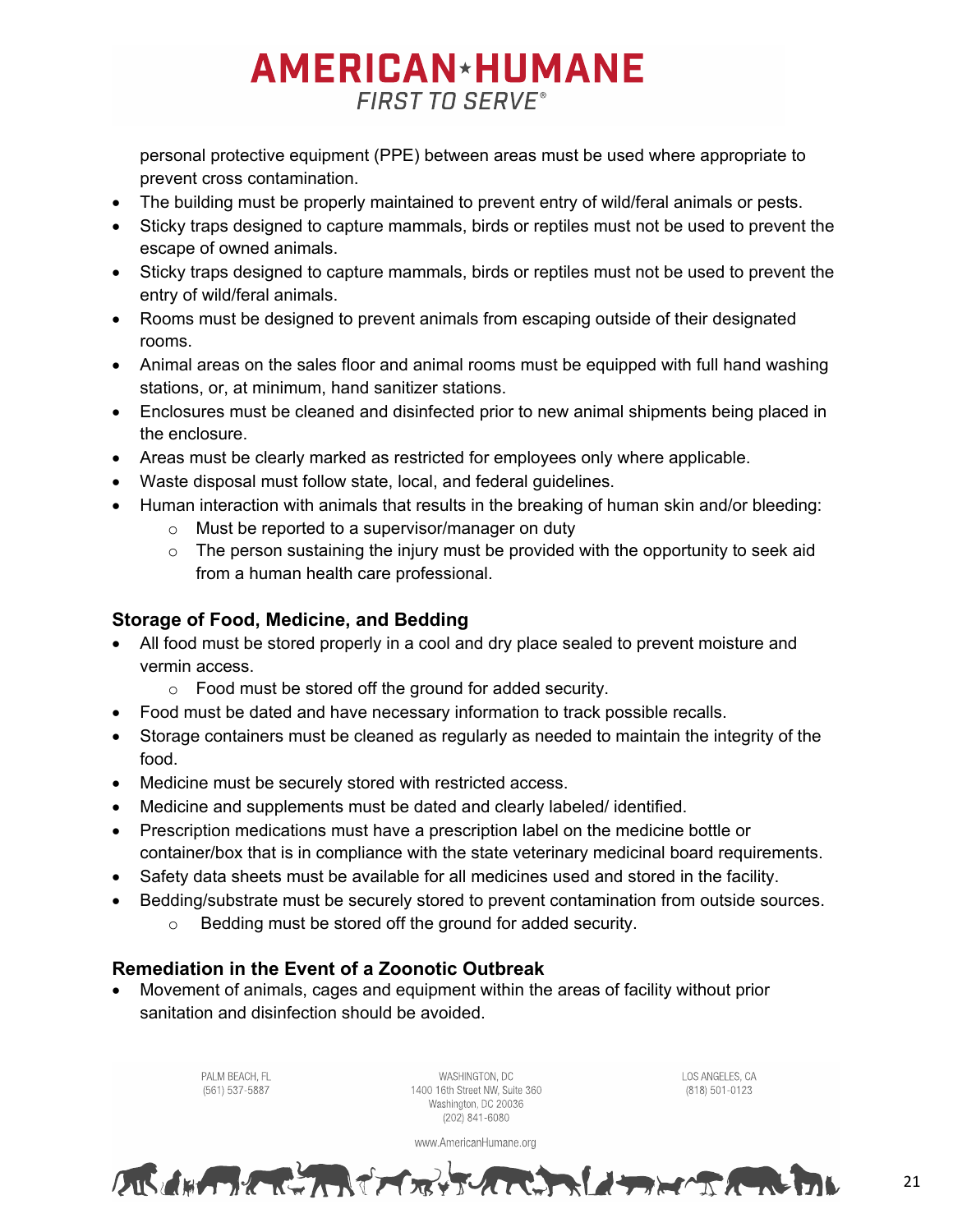- Staff working with infected (or potentially infected) animals should have access to appropriate personal protective equipment (dust mask, gloves, washable coveralls and footwear).
- Pet provider location should cooperate fully with the Centers for Disease Control, local or state health departments, and departments of agriculture or animal health.
- All recent records of shipments should be made available to inspectors.
- Customers that have received animals should be notified immediately.
	- $\circ$  Customers of all animals shipped after the pathogen was documented include animals potentially exposed to the pathogen prior to discovery.
- Transporters of animals in transit should be notified immediately by the appropriate personnel.
- Animals in the facility should be isolated until the extent of the outbreak has been determined.

#### **Emergency Contingency Planning**

- Facility must develop, document, and follow an appropriate plan to provide for the humane handling, treatment, transportation, housing, and care of their animals in the event of an emergency or disaster (one which could reasonably be anticipated and expected to be detrimental to the good health and well-being of the animals in their possession). Such contingency plans must:
	- Identify situations the facility might experience that would trigger the need for the measures identified in a contingency plan to be put into action including, but not limited to, emergencies such as electrical outages, faulty HVAC systems, fires, mechanical breakdowns, and animal escapes, as well as natural disasters most likely to be experienced.
	- Outline specific tasks required to be carried out in response to the identified emergencies or disasters including, but not limited to, detailed animal evacuation instructions or shelter-in-place instructions and provisions for providing backup sources of food and water as well as sanitation, ventilation, bedding, veterinary care, etc.
	- Identify a chain of command and who (by name or by position title) will be responsible for fulfilling these tasks.
	- Address how response and recovery will be handled in terms of materials, resources, and training needed.

#### <span id="page-21-0"></span>**Suppliers & Receiving**

#### **Animal Suppliers**

• All animals must be provided by a company licensed with the United States Department of Agriculture (USDA) unless exempt from licensing.

> PAI M REACH FL (561) 537-5887

WASHINGTON, DC 1400 16th Street NW, Suite 360 Washington, DC 20036 (202) 841-6080

www.AmericanHumane.org